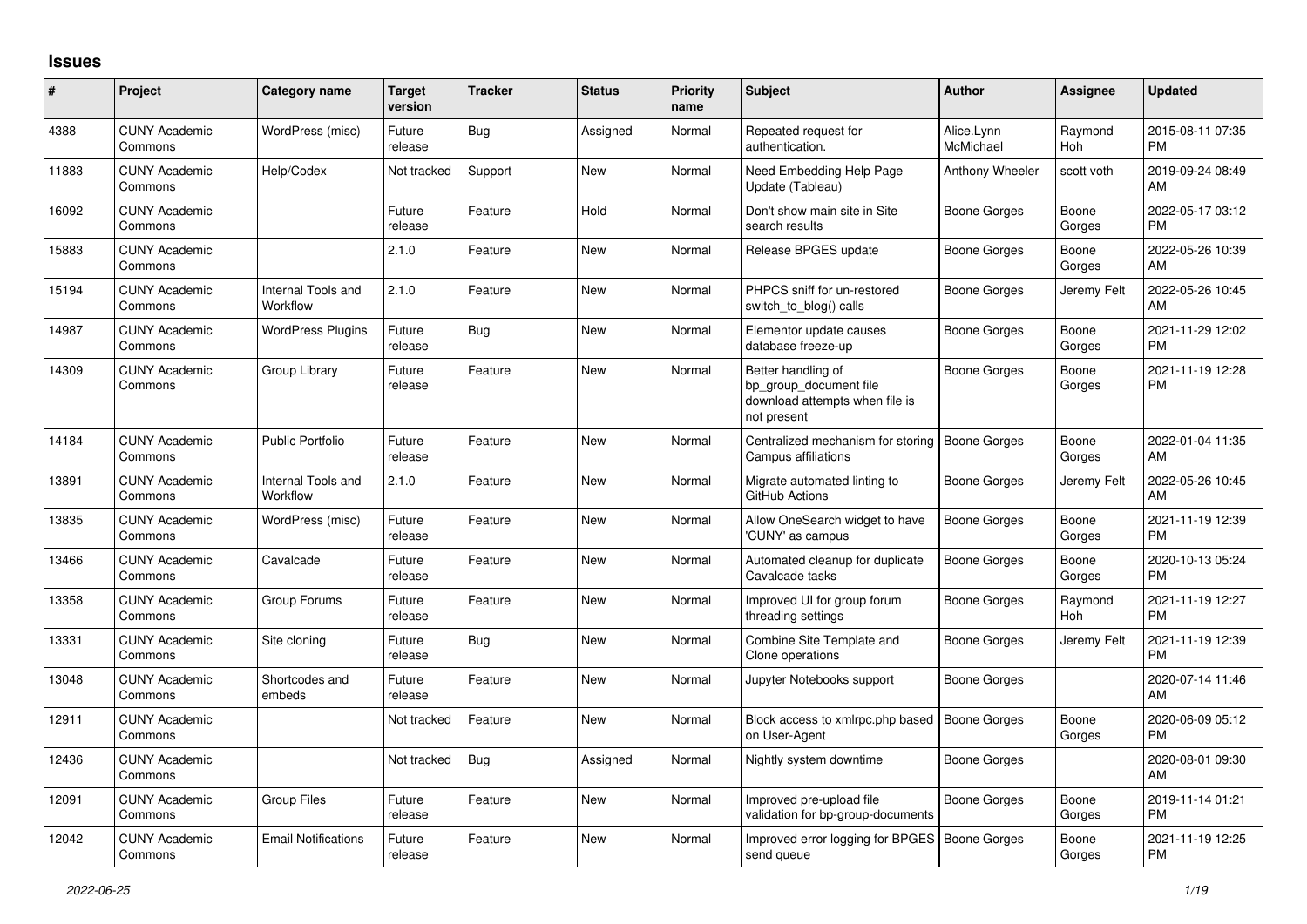| #     | Project                         | <b>Category name</b>        | Target<br>version | <b>Tracker</b> | <b>Status</b>        | <b>Priority</b><br>name | <b>Subject</b>                                                                                               | Author              | Assignee        | <b>Updated</b>                |
|-------|---------------------------------|-----------------------------|-------------------|----------------|----------------------|-------------------------|--------------------------------------------------------------------------------------------------------------|---------------------|-----------------|-------------------------------|
| 11945 | <b>CUNY Academic</b><br>Commons | Reckoning                   | Future<br>release | Feature        | Reporter<br>Feedback | Normal                  | Add Comments bubble to<br>Reckoning views                                                                    | <b>Boone Gorges</b> | Boone<br>Gorges | 2019-11-12 05:14<br><b>PM</b> |
| 11834 | <b>CUNY Academic</b><br>Commons | Group Files                 | Future<br>release | Feature        | New                  | Normal                  | Improved tools for managing<br>group file folders                                                            | <b>Boone Gorges</b> | Sonja Leix      | 2019-09-06 03:55<br><b>PM</b> |
| 11517 | <b>CUNY Academic</b><br>Commons |                             | Not tracked       | Feature        | Assigned             | Normal                  | wp-accessibility plugin should not<br>strip 'target="_blank" by default                                      | Boone Gorges        | Laurie Hurson   | 2019-09-24 09:57<br>AM        |
| 11392 | <b>CUNY Academic</b><br>Commons |                             | Future<br>release | Bug            | <b>New</b>           | Normal                  | Migrate users away from<br><b>StatPress</b>                                                                  | <b>Boone Gorges</b> |                 | 2019-04-23 03:53<br><b>PM</b> |
| 11024 | <b>CUNY Academic</b><br>Commons | WordPress (misc)            | Future<br>release | <b>Bug</b>     | New                  | Normal                  | Subsites should not show "you<br>should update your .htaccess<br>now" notice after permalink<br>setting save | <b>Boone Gorges</b> |                 | 2019-01-28 01:35<br><b>PM</b> |
| 10794 | <b>CUNY Academic</b><br>Commons | Performance                 | Not tracked       | Bug            | New                  | Normal                  | Memcached connection<br>occasionally breaks                                                                  | <b>Boone Gorges</b> | Boone<br>Gorges | 2018-12-06 03:30<br><b>PM</b> |
| 10580 | <b>CUNY Academic</b><br>Commons | Information<br>Architecture | Future<br>release | Design/UX      | New                  | Normal                  | Primary nav item review                                                                                      | Boone Gorges        | Sara Cannon     | 2021-11-19 12:37<br><b>PM</b> |
| 10380 | <b>CUNY Academic</b><br>Commons | WordPress (misc)            | Future<br>release | Feature        | In Progress          | Normal                  | Remove blacklisted plugins                                                                                   | <b>Boone Gorges</b> |                 | 2022-04-26 12:00<br><b>PM</b> |
| 9926  | <b>CUNY Academic</b><br>Commons | <b>WordPress Plugins</b>    | Future<br>release | <b>Bug</b>     | <b>New</b>           | Normal                  | twitter-mentions-as-comments<br>cron jobs can run long                                                       | <b>Boone Gorges</b> | Boone<br>Gorges | 2018-10-24 12:34<br><b>PM</b> |
| 9720  | <b>CUNY Academic</b><br>Commons | Authentication              | Future<br>release | Feature        | <b>New</b>           | Normal                  | The Commons should be an<br>oAuth provider                                                                   | <b>Boone Gorges</b> |                 | 2019-03-01 02:04<br><b>PM</b> |
| 7663  | <b>CUNY Academic</b><br>Commons | Social Paper                | Future<br>release | <b>Bug</b>     | New                  | Normal                  | Social Paper notifications not<br>formatted correctly on secondary<br>sites                                  | <b>Boone Gorges</b> | Boone<br>Gorges | 2018-04-16 03:52<br><b>PM</b> |
| 7022  | <b>CUNY Academic</b><br>Commons | Announcements               | Future<br>release | <b>Bug</b>     | New                  | Normal                  | Sitewide announcements should<br>be displayed on, and dismissable<br>from, mapped domains                    | <b>Boone Gorges</b> | Boone<br>Gorges | 2018-03-22 10:18<br>AM        |
| 6749  | <b>CUNY Academic</b><br>Commons | Events                      | Future<br>release | <b>Bug</b>     | New                  | Low                     | BPEO iCal request can trigger<br>very large number of DB queries                                             | <b>Boone Gorges</b> | Raymond<br>Hoh  | 2016-11-15 10:09<br><b>PM</b> |
| 6332  | <b>CUNY Academic</b><br>Commons | WordPress (misc)            | Future<br>release | Feature        | <b>New</b>           | Normal                  | Allow uploaded files to be marked<br>as private in an ad hoc way                                             | <b>Boone Gorges</b> |                 | 2016-10-17 11:41<br><b>PM</b> |
| 5489  | <b>CUNY Academic</b><br>Commons | Social Paper                | Future<br>release | Feature        | <b>New</b>           | Normal                  | Asc/desc sorting for Social Paper<br>directories                                                             | <b>Boone Gorges</b> |                 | 2016-04-21 10:06<br><b>PM</b> |
| 5488  | <b>CUNY Academic</b><br>Commons | Social Paper                | Future<br>release | <b>Bug</b>     | New                  | Normal                  | Add a "last edited by" field to<br>Social Paper group directories                                            | <b>Boone Gorges</b> |                 | 2016-04-21 10:05<br><b>PM</b> |
| 5234  | <b>CUNY Academic</b><br>Commons | Membership                  | Future<br>release | Feature        | Assigned             | Normal                  | Write Unconfirmed patch for WP                                                                               | <b>Boone Gorges</b> | Boone<br>Gorges | 2016-10-24 11:18<br>AM        |
| 4635  | <b>CUNY Academic</b><br>Commons | Authentication              | Future<br>release | Feature        | New                  | Normal                  | Allow non-WP authentication                                                                                  | <b>Boone Gorges</b> | Sonja Leix      | 2019-03-01 02:05<br>PM        |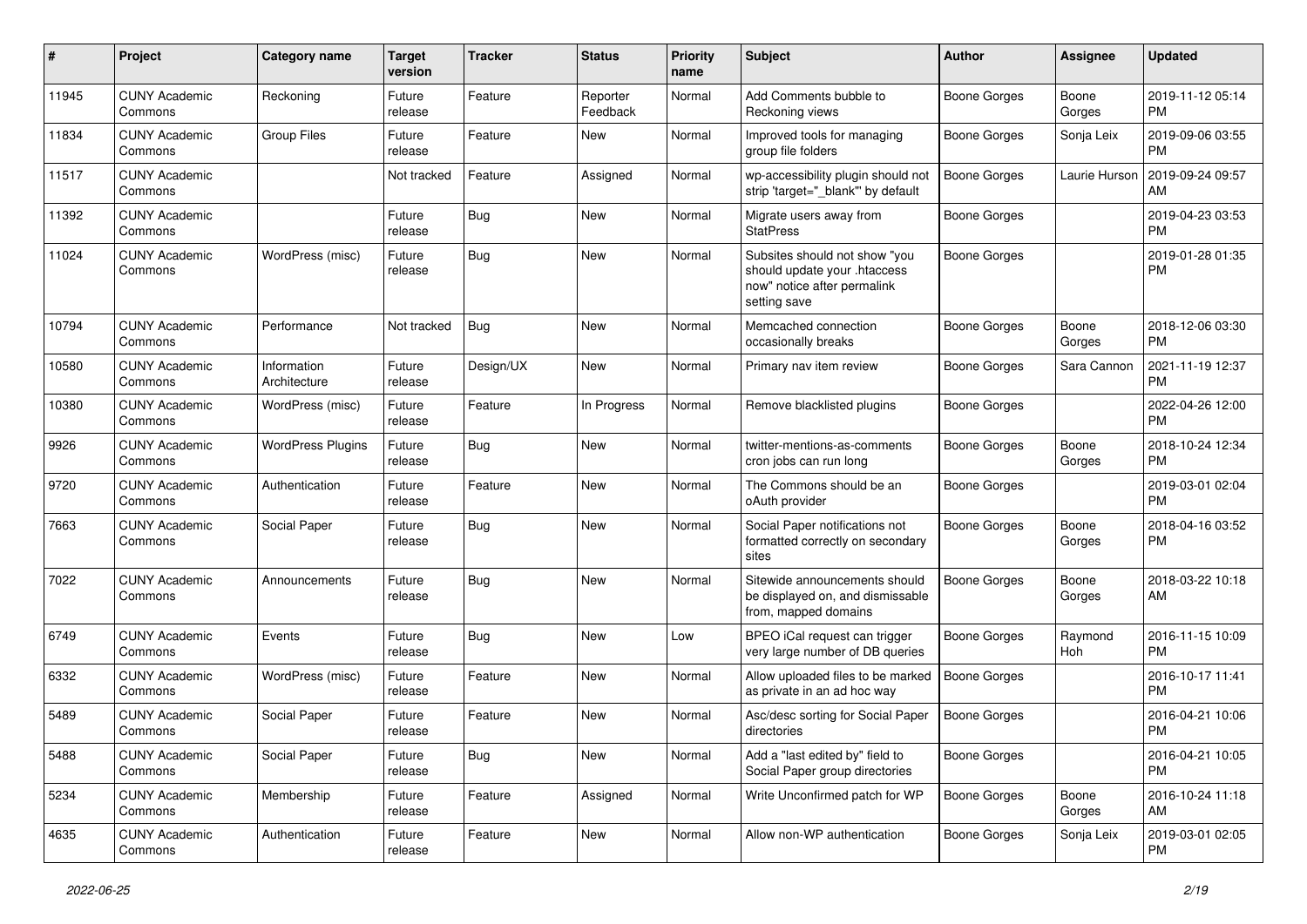| #    | Project                         | <b>Category name</b>           | <b>Target</b><br>version | <b>Tracker</b> | <b>Status</b> | <b>Priority</b><br>name | Subject                                                                           | Author              | Assignee          | <b>Updated</b>                |
|------|---------------------------------|--------------------------------|--------------------------|----------------|---------------|-------------------------|-----------------------------------------------------------------------------------|---------------------|-------------------|-------------------------------|
| 4481 | <b>CUNY Academic</b><br>Commons | Events                         | Future<br>release        | Feature        | <b>New</b>    | Normal                  | Group admins/mods should have<br>the ability to unlink an event from<br>the group | <b>Boone Gorges</b> | Boone<br>Gorges   | 2017-04-24 03:53<br><b>PM</b> |
| 3580 | <b>CUNY Academic</b><br>Commons | Group Blogs                    | Future<br>release        | Feature        | New           | Normal                  | Multiple blogs per group                                                          | <b>Boone Gorges</b> | Boone<br>Gorges   | 2018-02-20 02:02<br>РM        |
| 3330 | <b>CUNY Academic</b><br>Commons | My Commons                     | Future<br>release        | Feature        | Assigned      | Normal                  | 'Commons Information" tool                                                        | <b>Boone Gorges</b> | Chris Stein       | 2014-09-22 08:46<br><b>PM</b> |
| 3230 | <b>CUNY Academic</b><br>Commons | Internal Tools and<br>Workflow | Not tracked              | Feature        | Assigned      | High                    | Scripts for quicker<br>provisioning/updating of<br>development environments       | Boone Gorges        | Boone<br>Gorges   | 2016-01-26 04:54<br><b>PM</b> |
| 3193 | <b>CUNY Academic</b><br>Commons | Group Forums                   | Future<br>release        | Feature        | Assigned      | Normal                  | bbPress 2.x dynamic roles and<br><b>RBE</b>                                       | <b>Boone Gorges</b> | Boone<br>Gorges   | 2014-09-30 01:30<br><b>PM</b> |
| 3192 | <b>CUNY Academic</b><br>Commons | Group Forums                   | Future<br>release        | Feature        | Assigned      | Normal                  | Customizable forum views for<br>bbPress 2.x group forums                          | Boone Gorges        | Raymond<br>Hoh    | 2015-11-09 12:47<br><b>PM</b> |
| 3048 | <b>CUNY Academic</b><br>Commons | <b>Public Portfolio</b>        | Future<br>release        | Feature        | <b>New</b>    | Low                     | Images for rich text profile fields                                               | <b>Boone Gorges</b> | Boone<br>Gorges   | 2014-02-19 12:56<br><b>PM</b> |
| 3002 | <b>CUNY Academic</b><br>Commons | Search                         | Future<br>release        | Feature        | Assigned      | Normal                  | Overhaul CAC search by using<br>external search appliance                         | <b>Boone Gorges</b> | Boone<br>Gorges   | 2020-07-15 03:05<br>PM        |
| 2832 | <b>CUNY Academic</b><br>Commons | <b>Public Portfolio</b>        | Future<br>release        | Feature        | Assigned      | Normal                  | Improve interface for (not)<br>auto-linking profile fields                        | <b>Boone Gorges</b> | Chris Stein       | 2015-01-05 08:52<br><b>PM</b> |
| 1983 | <b>CUNY Academic</b><br>Commons | Home Page                      | Future<br>release        | Feature        | Assigned      | Low                     | Media Library integration with<br>Featured Content plugin                         | <b>Boone Gorges</b> | Dominic<br>Giglio | 2014-03-17 10:34<br>AM        |
| 1744 | <b>CUNY Academic</b><br>Commons | <b>BuddyPress Docs</b>         | Future<br>release        | Feature        | Assigned      | Normal                  | Spreadsheet-style Docs                                                            | <b>Boone Gorges</b> | Boone<br>Gorges   | 2015-11-09 06:13<br><b>PM</b> |
| 1508 | <b>CUNY Academic</b><br>Commons | WordPress (misc)               | Future<br>release        | Feature        | Assigned      | Normal                  | Share login cookies across<br>mapped domains                                      | Boone Gorges        | Boone<br>Gorges   | 2012-07-02 12:12<br><b>PM</b> |
| 1423 | <b>CUNY Academic</b><br>Commons | BuddyPress (misc)              | Future<br>release        | Feature        | Assigned      | Low                     | Show an avatar for pingback<br>comment activity items                             | Boone Gorges        | Tahir Butt        | 2016-10-24 12:03<br><b>PM</b> |
| 1422 | <b>CUNY Academic</b><br>Commons | <b>BuddyPress Docs</b>         | Future<br>release        | Feature        | Assigned      | Normal                  | Make "created Doc" activity icons<br>non-mini                                     | <b>Boone Gorges</b> | Boone<br>Gorges   | 2015-11-09 05:48<br><b>PM</b> |
| 1417 | <b>CUNY Academic</b><br>Commons | <b>BuddyPress Docs</b>         | Future<br>release        | Feature        | Assigned      | Low                     | Bulk actions for BuddyPress Docs                                                  | <b>Boone Gorges</b> | Boone<br>Gorges   | 2016-10-17 10:41<br><b>PM</b> |
| 1167 | <b>CUNY Academic</b><br>Commons | <b>Email Invitations</b>       | Future<br>release        | Feature        | <b>New</b>    | Low                     | Allow email invitations to be<br>resent                                           | <b>Boone Gorges</b> | Boone<br>Gorges   | 2015-11-12 12:53<br>AM        |
| 1166 | <b>CUNY Academic</b><br>Commons | <b>Email Invitations</b>       | Future<br>release        | Feature        | New           | Low                     | Better organizational tools for<br>Sent Invites                                   | Boone Gorges        | Boone<br>Gorges   | 2015-11-09 06:02<br><b>PM</b> |
| 1165 | <b>CUNY Academic</b><br>Commons | <b>Email Invitations</b>       | Future<br>release        | Feature        | Assigned      | Low                     | Allow saved lists of invitees under<br>Send Invites                               | Boone Gorges        | Boone<br>Gorges   | 2015-11-09 06:03<br><b>PM</b> |
| 618  | <b>CUNY Academic</b><br>Commons | <b>BuddyPress Docs</b>         | Future<br>release        | Feature        | Assigned      | Normal                  | <b>BuddyPress Docs: export formats</b>                                            | <b>Boone Gorges</b> | Boone<br>Gorges   | 2015-11-09 05:38<br>PM        |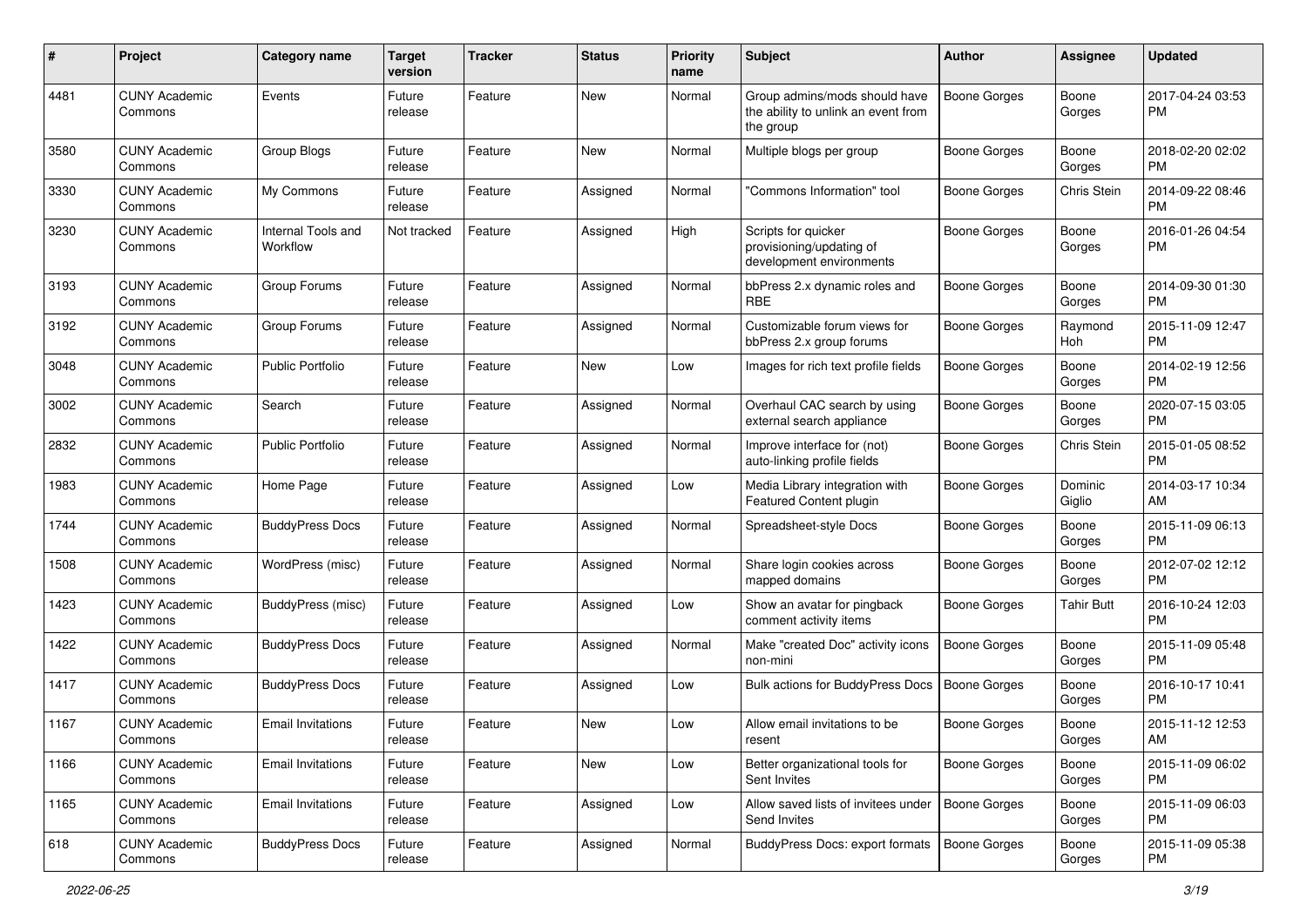| #     | Project                                                                 | <b>Category name</b>     | <b>Target</b><br>version | <b>Tracker</b> | <b>Status</b>        | <b>Priority</b><br>name | <b>Subject</b>                                            | <b>Author</b>      | Assignee            | <b>Updated</b>                |
|-------|-------------------------------------------------------------------------|--------------------------|--------------------------|----------------|----------------------|-------------------------|-----------------------------------------------------------|--------------------|---------------------|-------------------------------|
| 308   | <b>CUNY Academic</b><br>Commons                                         | Registration             | Future<br>release        | Feature        | <b>New</b>           | Normal                  | Group recommendations for<br>signup process               | Boone Gorges       | Samantha<br>Raddatz | 2015-11-09 05:07<br><b>PM</b> |
| 1460  | <b>CUNY Academic</b><br>Commons                                         | Analytics                | Future<br>release        | Feature        | Assigned             | Normal                  | <b>Update System Report</b>                               | <b>Brian Foote</b> | Boone<br>Gorges     | 2015-11-09 06:13<br><b>PM</b> |
| 3565  | <b>CUNY Academic</b><br>Commons                                         | My Commons               | Not tracked              | Documentation  | <b>New</b>           | Normal                  | Load Newest inconsistencies                               | <b>Chris Stein</b> | scott voth          | 2015-11-09 01:16<br><b>PM</b> |
| 3059  | <b>CUNY Academic</b><br>Commons                                         | Group Forums             | Future<br>release        | Design/UX      | <b>New</b>           | Normal                  | Forum Post Permissable Content<br><b>Explanatory Text</b> | Chris Stein        | Chris Stein         | 2015-04-02 11:27<br>AM        |
| 2881  | <b>CUNY Academic</b><br>Commons                                         | <b>Public Portfolio</b>  | Future<br>release        | Feature        | Assigned             | Normal                  | Redesign the UX for Profiles                              | <b>Chris Stein</b> | Chris Stein         | 2016-10-13 12:45<br><b>PM</b> |
| 2666  | <b>CUNY Academic</b><br>Commons                                         | About page               | Not tracked              | Documentation  | Assigned             | Normal                  | <b>Update About Text</b>                                  | Chris Stein        | Luke Waltzer        | 2016-03-04 11:19<br>AM        |
| 860   | <b>CUNY Academic</b><br>Commons                                         | Design                   | Future<br>release        | Design/UX      | Assigned             | Normal                  | <b>Standardize Button Treatment</b><br>Across the Commons | Chris Stein        | Chris Stein         | 2014-05-01 09:45<br>AM        |
| 15210 | <b>CUNY Academic</b><br>Commons                                         | Analytics                | Not tracked              | Design/UX      | <b>New</b>           | Normal                  | Google Analytics improvements                             | Colin McDonald     | Boone<br>Gorges     | 2022-05-24 10:47<br>AM        |
| 13370 | <b>CUNY Academic</b><br>Commons                                         | Group Library            | Future<br>release        | Feature        | <b>New</b>           | Normal                  | Library bulk deletion and folder<br>editing               | Colin McDonald     | Boone<br>Gorges     | 2020-10-13 10:41<br>AM        |
| 13199 | <b>CUNY Academic</b><br>Commons                                         | Group Forums             | Future<br>release        | Feature        | <b>New</b>           | Normal                  | Favoring Groups over bbPress<br>plugin                    | Colin McDonald     | Colin<br>McDonald   | 2021-11-19 12:28<br><b>PM</b> |
| 9729  | <b>CUNY Academic</b><br>Commons                                         | <b>SEO</b>               | Not tracked              | Support        | <b>New</b>           | Normal                  | 503 Errors showing on<br>newlaborforum.cuny.edu           | Diane Krauthamer   | Raymond<br>Hoh      | 2018-05-22 04:48<br><b>PM</b> |
| 3615  | <b>CUNY Academic</b><br>Commons                                         | Redmine                  | Not tracked              | Feature        | New                  | Low                     | Create Redmine issues via email                           | Dominic Giglio     | Boone<br>Gorges     | 2017-11-16 11:36<br>AM        |
| 11968 | JustPublics@365<br>MediaCamp                                            |                          |                          | Feature        | <b>New</b>           | Normal                  | Nanoscience Retractable Display<br>Unit                   | Donald Cherry      | Bonnie<br>Eissner   | 2021-02-19 08:50<br>AM        |
| 12062 | AD/O365 Transition<br>from NonMatric to<br><b>Matriculated Students</b> |                          |                          | Feature        | In Progress          | Normal                  | create solution and console<br>project                    | Emilio Rodriguez   | Emilio<br>Rodriguez | 2019-11-12 03:56<br><b>PM</b> |
| 13457 | <b>CUNY Academic</b><br>Commons                                         | Group Forums             | 2.0.2                    | Bug            | <b>New</b>           | High                    | Forum post not sending<br>notifications                   | Filipa Calado      | Raymond<br>Hoh      | 2022-06-14 11:36<br>AM        |
| 14842 | <b>CUNY Academic</b><br>Commons                                         |                          | Not tracked              | Support        | Reporter<br>Feedback | Normal                  | Question about widgets and block<br>editor                | Gina Cherry        |                     | 2021-10-06 03:01<br><b>PM</b> |
| 12004 | <b>CUNY Academic</b><br>Commons                                         |                          | Not tracked              | Support        | Reporter<br>Feedback | Normal                  | Notifications for spam blog<br>comments                   | Gina Cherry        | Raymond<br>Hoh      | 2019-11-01 12:05<br><b>PM</b> |
| 11649 | <b>CUNY Academic</b><br>Commons                                         | <b>WordPress Plugins</b> | 2.0.2                    | <b>Bug</b>     | In Progress          | Normal                  | CC license displayed on every<br>page                     | Gina Cherry        | Raymond<br>Hoh      | 2022-06-14 11:36<br>AM        |
| 11545 | <b>CUNY Academic</b><br>Commons                                         | <b>WordPress Plugins</b> | Not tracked              | Support        | <b>New</b>           | Normal                  | <b>Twitter searches in WordPress</b>                      | Gina Cherry        | Matt Gold           | 2019-09-23 01:03<br><b>PM</b> |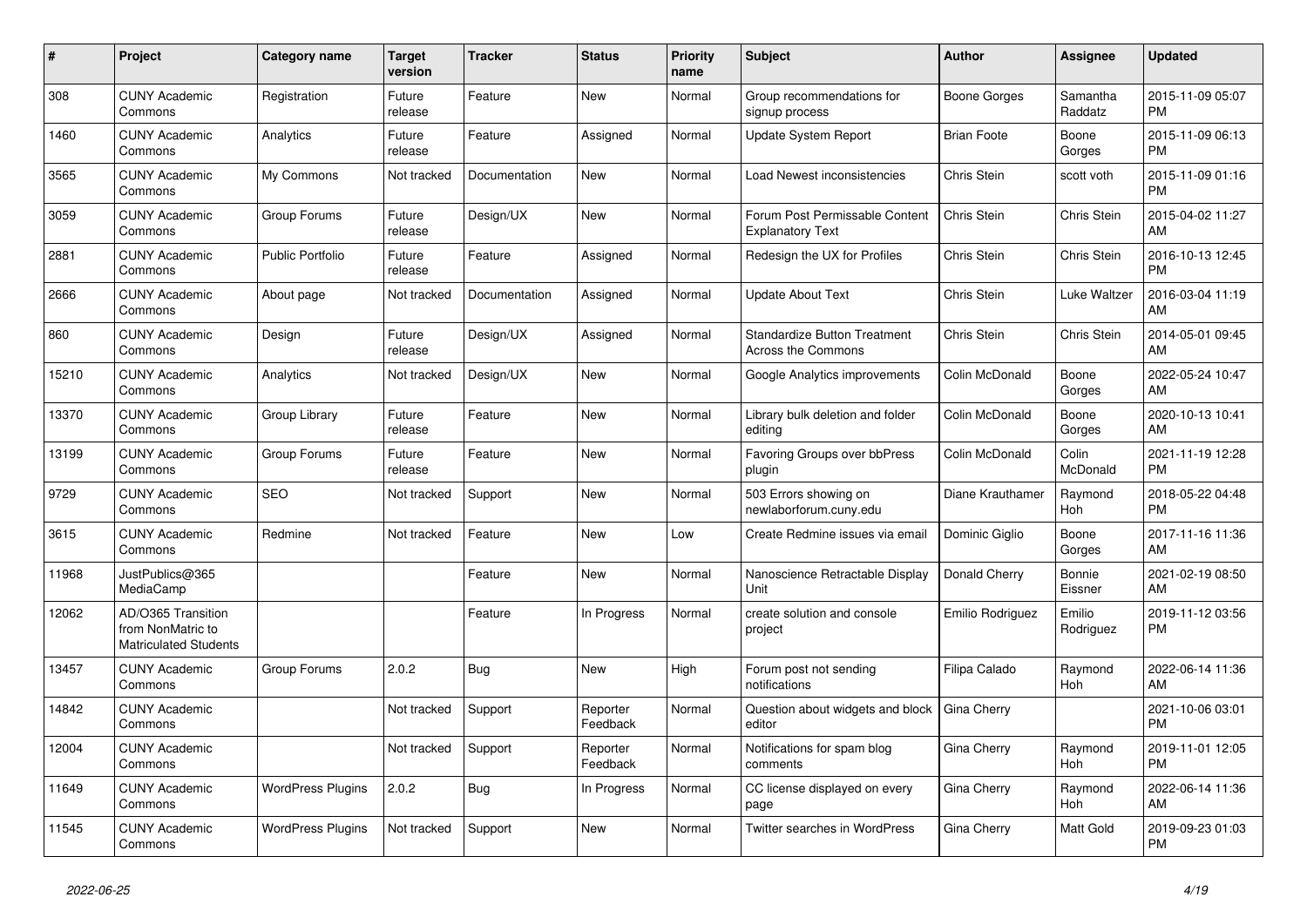| #     | <b>Project</b>                  | <b>Category name</b>    | <b>Target</b><br>version | <b>Tracker</b> | <b>Status</b>        | <b>Priority</b><br>name | Subject                                                               | <b>Author</b> | Assignee            | <b>Updated</b>                |
|-------|---------------------------------|-------------------------|--------------------------|----------------|----------------------|-------------------------|-----------------------------------------------------------------------|---------------|---------------------|-------------------------------|
| 3473  | <b>CUNY Academic</b><br>Commons | User Experience         | Future<br>release        | Feature        | Assigned             | Normal                  | Commons profile: Add help info<br>about "Positions" replacing "title' | Keith Miyake  | Samantha<br>Raddatz | 2015-11-09 02:28<br><b>PM</b> |
| 6755  | <b>CUNY Academic</b><br>Commons | WordPress (misc)        | Future<br>release        | Bug            | New                  | Normal                  | Cannot Deactivate Plugin                                              | Laura Kane    |                     | 2016-11-16 01:12<br><b>PM</b> |
| 16199 | <b>CUNY Academic</b><br>Commons | Directories             | 2.0.2                    | <b>Bug</b>     | <b>New</b>           | Normal                  | Removed "Semester" Filter from<br><b>Courses Directory</b>            | Laurie Hurson | Boone<br>Gorges     | 2022-06-14 11:36<br>AM        |
| 15923 | <b>CUNY Academic</b><br>Commons |                         | Not tracked              | Feature        | Reporter<br>Feedback | Normal                  | <b>Bellows Plugin Adjustments</b>                                     | Laurie Hurson |                     | 2022-04-20 10:10<br>AM        |
| 15757 | <b>CUNY Academic</b><br>Commons |                         |                          | <b>Bug</b>     | <b>New</b>           | Normal                  | Members # do not match                                                | Laurie Hurson |                     | 2022-03-30 04:52<br><b>PM</b> |
| 15613 | <b>CUNY Academic</b><br>Commons |                         | 2.0.2                    | Feature        | Reporter<br>Feedback | Normal                  | Adding "Passster" plugin                                              | Laurie Hurson |                     | 2022-06-14 11:36<br>AM        |
| 15176 | <b>CUNY Academic</b><br>Commons |                         | Not tracked              | Support        | Reporter<br>Feedback | Normal                  | Archiving Q Writing & Old<br>Wordpress Sites on the Commons           | Laurie Hurson |                     | 2022-02-08 10:28<br>AM        |
| 14940 | <b>CUNY Academic</b><br>Commons |                         |                          | <b>Bug</b>     | New                  | Normal                  | Discrepancy between Commons<br>profile "sites" and actual # of sites  | Laurie Hurson |                     | 2021-11-08 11:09<br>AM        |
| 14936 | <b>CUNY Academic</b><br>Commons |                         |                          | <b>Bug</b>     | <b>New</b>           | Normal                  | Commons websites blocked by<br>SPS campus network                     | Laurie Hurson |                     | 2021-11-03 03:57<br><b>PM</b> |
| 14787 | <b>CUNY Academic</b><br>Commons | <b>Plugin Packages</b>  | Future<br>release        | Feature        | <b>New</b>           | Normal                  | Creating a "Design" plugin<br>package                                 | Laurie Hurson | scott voth          | 2022-04-27 04:56<br><b>PM</b> |
| 14538 | <b>CUNY Academic</b><br>Commons |                         | Not tracked              | Support        | Reporter<br>Feedback | Normal                  | <b>Weebly To Commons</b>                                              | Laurie Hurson |                     | 2021-09-14 10:47<br>AM        |
| 14504 | <b>CUNY Academic</b><br>Commons |                         | Not tracked              | Publicity      | Reporter<br>Feedback | Normal                  | Adding showcases to home page<br>menu                                 | Laurie Hurson | Boone<br>Gorges     | 2022-01-19 03:26<br><b>PM</b> |
| 14475 | <b>CUNY Academic</b><br>Commons |                         | Not tracked              | Publicity      | <b>New</b>           | Normal                  | <b>OER Showcase Page</b>                                              | Laurie Hurson | Laurie Hurson       | 2021-09-14 10:46<br>AM        |
| 14439 | <b>CUNY Academic</b><br>Commons | Spam/Spam<br>Prevention | 2.0.2                    | Support        | Assigned             | Normal                  | Aprroved comments held for<br>moderation                              | Laurie Hurson | Raymond<br>Hoh      | 2022-06-14 11:36<br>AM        |
| 13650 | <b>CUNY Academic</b><br>Commons | Group Library           | Future<br>release        | Feature        | <b>New</b>           | Normal                  | Forum Attachments in Group<br>Librarv                                 | Laurie Hurson |                     | 2021-11-19 12:30<br><b>PM</b> |
| 12484 | <b>CUNY Academic</b><br>Commons |                         | Not tracked              | Support        | Reporter<br>Feedback | Normal                  | Sign up Code for COIL Course<br>starting in March                     | Laurie Hurson | Matt Gold           | 2020-03-02 02:26<br><b>PM</b> |
| 12446 | <b>CUNY Academic</b><br>Commons | Groups (misc)           | Future<br>release        | Feature        | Reporter<br>Feedback | Normal                  | Toggle default site to group forum<br>posting                         | Laurie Hurson | Laurie Hurson       | 2020-03-10 11:57<br>AM        |
| 12438 | <b>CUNY Academic</b><br>Commons | Courses                 | Not tracked              | <b>Bug</b>     | <b>New</b>           | Normal                  | Site appearing twice                                                  | Laurie Hurson | Boone<br>Gorges     | 2020-02-18 01:34<br><b>PM</b> |
| 12328 | <b>CUNY Academic</b><br>Commons |                         | Not tracked              | Support        | <b>New</b>           | Normal                  | Sign up Code for Non-CUNY<br>Faculty                                  | Laurie Hurson |                     | 2020-01-28 10:25<br>AM        |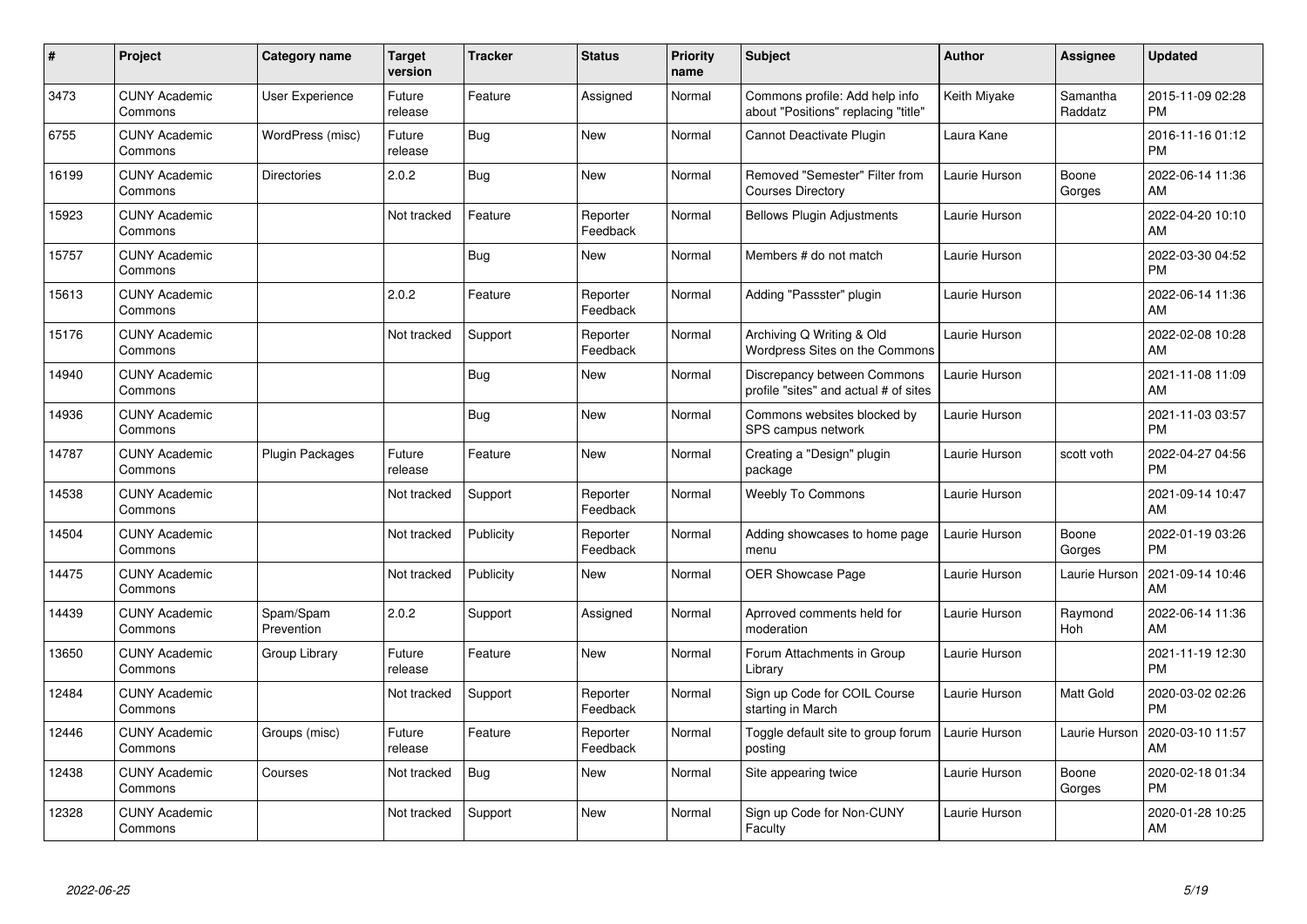| #     | Project                         | <b>Category name</b>      | <b>Target</b><br>version | <b>Tracker</b> | <b>Status</b>        | <b>Priority</b><br>name | <b>Subject</b>                                                                             | Author        | Assignee         | <b>Updated</b>                |
|-------|---------------------------------|---------------------------|--------------------------|----------------|----------------------|-------------------------|--------------------------------------------------------------------------------------------|---------------|------------------|-------------------------------|
| 12121 | <b>CUNY Academic</b><br>Commons | <b>WordPress Plugins</b>  | 2.0.2                    | Feature        | Reporter<br>Feedback | Normal                  | Embedding H5P Iframes on<br>Commons Site                                                   | Laurie Hurson | Boone<br>Gorges  | 2022-06-14 11:36<br>AM        |
| 11879 | <b>CUNY Academic</b><br>Commons |                           | Not tracked              | <b>Bug</b>     | New                  | Normal                  | Hypothesis comments appearing<br>on multiple, different pdfs across<br>blogs               | Laurie Hurson | Laurie Hurson    | 2019-09-19 02:39<br><b>PM</b> |
| 11843 | <b>CUNY Academic</b><br>Commons | WordPress (misc)          | Future<br>release        | Design/UX      | <b>New</b>           | Normal                  | Tweaking the Gutenberg Editor<br>Interface                                                 | Laurie Hurson |                  | 2022-04-26 12:00<br><b>PM</b> |
| 11789 | <b>CUNY Academic</b><br>Commons | Courses                   | Future<br>release        | Feature        | New                  | Normal                  | Ability to remove item from<br>Courses list                                                | Laurie Hurson | Sonja Leix       | 2019-09-24 12:28<br><b>PM</b> |
| 11415 | <b>CUNY Academic</b><br>Commons | <b>WordPress Plugins</b>  | Not tracked              | Bug            | Reporter<br>Feedback | Normal                  | Blog Subscriptions in Jetpack                                                              | Laurie Hurson |                  | 2019-05-14 10:34<br>AM        |
| 11131 | <b>CUNY Academic</b><br>Commons |                           | Future<br>release        | Feature        | Reporter<br>Feedback | Normal                  | <b>Image Annotation Plugins</b>                                                            | Laurie Hurson |                  | 2019-02-26 11:33<br>AM        |
| 9289  | <b>CUNY Academic</b><br>Commons | <b>WordPress Plugins</b>  | Future<br>release        | <b>Bug</b>     | Reporter<br>Feedback | Normal                  | Email Users Plugin                                                                         | Laurie Hurson | Boone<br>Gorges  | 2018-10-24 12:34<br><b>PM</b> |
| 9060  | <b>CUNY Academic</b><br>Commons | Commons In A Box          | Not tracked              | <b>Bug</b>     | Hold                 | Normal                  | Problems with CBox image library<br>upload                                                 | Lisa Rhody    | Raymond<br>Hoh   | 2018-01-10 03:26<br><b>PM</b> |
| 2612  | <b>CUNY Academic</b><br>Commons |                           | Not tracked              | Publicity      | Assigned             | Normal                  | Pinterest site for the Commons                                                             | local admin   | Sarah<br>Morgano | 2016-03-04 11:19<br>AM        |
| 2610  | <b>CUNY Academic</b><br>Commons | Group Invitations         | Future<br>release        | Feature        | Assigned             | Low                     | Request: Custom invitation<br>message to group invites                                     | local admin   | Boone<br>Gorges  | 2015-11-09 06:13<br><b>PM</b> |
| 2325  | <b>CUNY Academic</b><br>Commons | BuddyPress (misc)         | Future<br>release        | Feature        | Assigned             | Low                     | Profile should have separate<br>fields for first/last names                                | local admin   | Boone<br>Gorges  | 2015-11-09 06:09<br><b>PM</b> |
| 2175  | <b>CUNY Academic</b><br>Commons | WordPress (misc)          | Not tracked              | Support        | Assigned             | Normal                  | Subscibe 2 vs. Jetpack<br>subscription options                                             | local admin   | Matt Gold        | 2016-01-26 04:58<br><b>PM</b> |
| 13430 | <b>CUNY Academic</b><br>Commons | Reply By Email            | Not tracked              | <b>Bug</b>     | <b>New</b>           | Normal                  | Delay in RBE                                                                               | Luke Waltzer  | Raymond<br>Hoh   | 2020-10-13 11:16<br>AM        |
| 9895  | <b>CUNY Academic</b><br>Commons | Onboarding                | Future<br>release        | Feature        | Assigned             | Normal                  | Add "Accept Invitation"<br>link/button/function to Group<br>and/or Site invitation emails? | Luke Waltzer  | Boone<br>Gorges  | 2018-06-07 12:42<br><b>PM</b> |
| 9211  | <b>CUNY Academic</b><br>Commons | <b>WordPress Plugins</b>  | Future<br>release        | Support        | Reporter<br>Feedback | Normal                  | Auto-Role Setting in Forum Plugin<br>Causing Some Confusion                                | Luke Waltzer  | Boone<br>Gorges  | 2018-03-13 11:44<br>AM        |
| 8835  | <b>CUNY Academic</b><br>Commons | <b>Blogs (BuddyPress)</b> | Future<br>release        | Feature        | New                  | Normal                  | Extend cuny is shortlinks to sites                                                         | Luke Waltzer  | Boone<br>Gorges  | 2022-04-26 11:59<br>AM        |
| 7981  | <b>CUNY Academic</b><br>Commons | Social Paper              | Future<br>release        | Bug            | New                  | Normal                  | Social Paper comments should<br>not go to spam                                             | Luke Waltzer  | Boone<br>Gorges  | 2018-04-16 03:52<br><b>PM</b> |
| 7928  | <b>CUNY Academic</b><br>Commons | Group Forums              | Not tracked              | <b>Bug</b>     | New                  | Normal                  | Duplicate Forum post                                                                       | Luke Waltzer  | Raymond<br>Hoh   | 2017-04-11 09:27<br><b>PM</b> |
| 7624  | <b>CUNY Academic</b><br>Commons | BuddyPress (misc)         | Future<br>release        | Design/UX      | New                  | Normal                  | <b>BP Notifications</b>                                                                    | Luke Waltzer  | Paige Dupont     | 2017-02-08 10:43<br>PM        |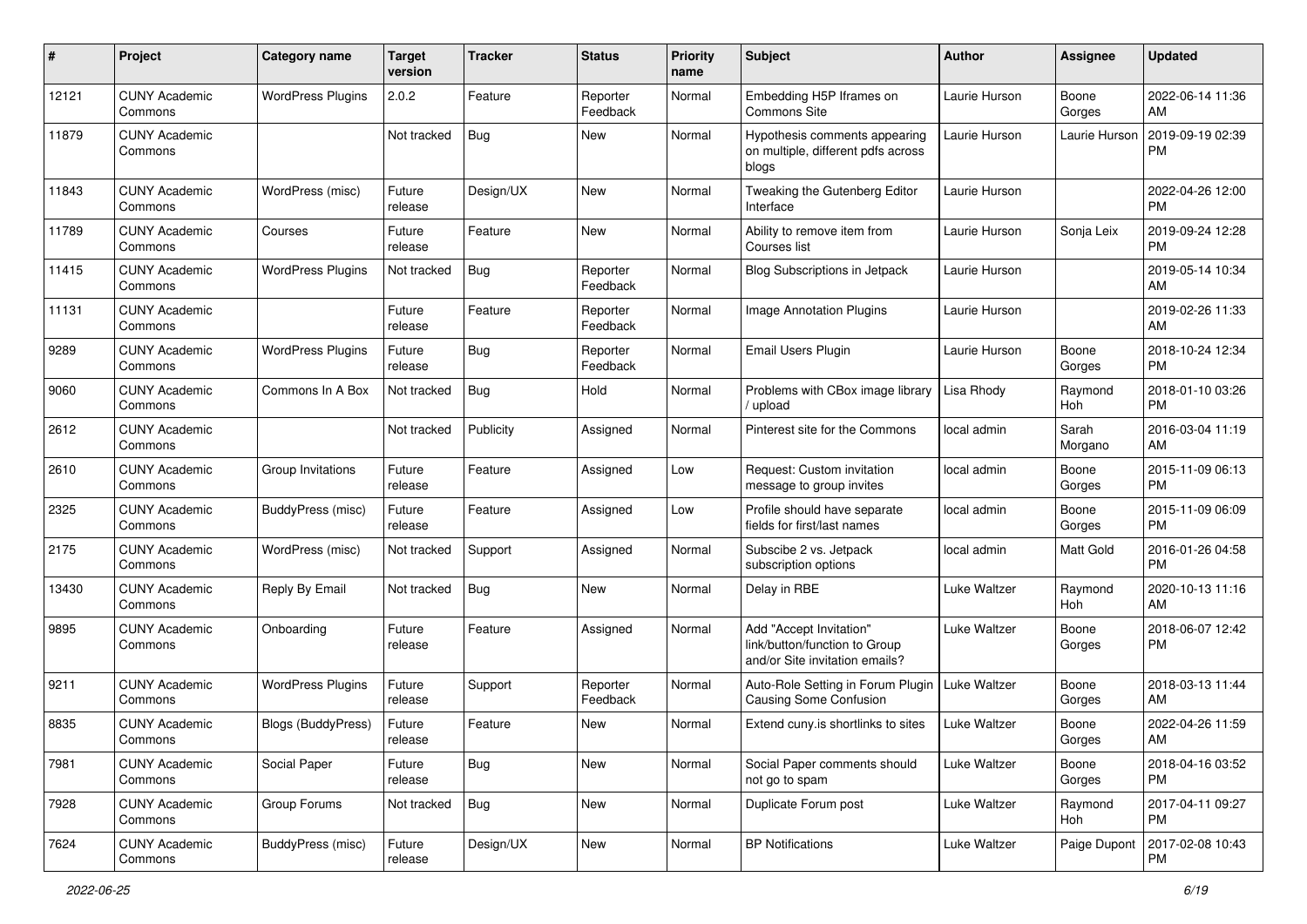| #     | Project                         | <b>Category name</b>      | <b>Target</b><br>version | <b>Tracker</b> | <b>Status</b>                       | <b>Priority</b><br>name | <b>Subject</b>                                        | <b>Author</b>   | Assignee              | <b>Updated</b>                |
|-------|---------------------------------|---------------------------|--------------------------|----------------|-------------------------------------|-------------------------|-------------------------------------------------------|-----------------|-----------------------|-------------------------------|
| 6644  | <b>CUNY Academic</b><br>Commons |                           | Not tracked              | Bug            | Reporter<br>Feedback                | High                    | White Screen at Login Pge                             | Luke Waltzer    | Raymond<br>Hoh        | 2016-11-21 10:34<br><b>PM</b> |
| 6392  | <b>CUNY Academic</b><br>Commons | Group Forums              | Future<br>release        | Design/UX      | Assigned                            | Low                     | Composition/Preview Panes in<br>Forum Posts           | Luke Waltzer    | Paige Dupont          | 2016-10-21 04:26<br><b>PM</b> |
| 6389  | <b>CUNY Academic</b><br>Commons | <b>BuddyPress Docs</b>    | Future<br>release        | Feature        | <b>New</b>                          | Low                     | Make Discussion Area Visible<br>When Editing a Doc    | Luke Waltzer    | Boone<br>Gorges       | 2016-10-21 04:16<br><b>PM</b> |
| 6356  | <b>CUNY Academic</b><br>Commons | <b>WordPress Plugins</b>  | Future<br>release        | <b>Bug</b>     | Reporter<br>Feedback                | Low                     | Should Subscribe2 be<br>deprecated?                   | Luke Waltzer    |                       | 2017-03-20 12:20<br><b>PM</b> |
| 6078  | <b>CUNY Academic</b><br>Commons | <b>Blogs (BuddyPress)</b> | Future<br>release        | Feature        | New                                 | Normal                  | <b>Explore Adding Network Blog</b><br>Metadata Plugin | Luke Waltzer    | Luke Waltzer          | 2016-10-11 10:29<br><b>PM</b> |
| 5317  | <b>CUNY Academic</b><br>Commons | Group Blogs               | Not tracked              | Bug            | Reporter<br>Feedback                | Normal                  | Notifications of New Post Didn't<br>Come              | Luke Waltzer    | Samantha<br>Raddatz   | 2016-03-21 10:41<br><b>PM</b> |
| 5268  | <b>CUNY Academic</b><br>Commons | Group Forums              | Future<br>release        | Bug            | Assigned                            | Normal                  | Long-time to post to multiple<br>groups               | Luke Waltzer    | Daniel Jones          | 2016-09-07 06:31<br><b>PM</b> |
| 5225  | <b>CUNY Academic</b><br>Commons | Registration              | Future<br>release        | Feature        | Assigned                            | Normal                  | On-boarding Issues                                    | Luke Waltzer    | Samantha<br>Raddatz   | 2016-02-12 02:58<br><b>PM</b> |
| 8211  | <b>CUNY Academic</b><br>Commons | <b>WordPress Themes</b>   | Future<br>release        | Feature        | New                                 | Normal                  | Theme Suggestions: Material<br>Design-Inspired Themes | Margaret Galvan | Margaret<br>Galvan    | 2017-08-07 02:48<br><b>PM</b> |
| 8078  | <b>CUNY Academic</b><br>Commons | <b>WordPress Plugins</b>  | Future<br>release        | System Upgrade | Assigned                            | Normal                  | <b>CommentPress Updates</b>                           | Margaret Galvan | Christian<br>Wach     | 2017-05-08 03:49<br><b>PM</b> |
| 7828  | <b>CUNY Academic</b><br>Commons |                           | Not tracked              | Feature        | Assigned                            | Normal                  | Theme Assessment 2017                                 | Margaret Galvan | Margaret<br>Galvan    | 2017-05-02 10:41<br><b>PM</b> |
| 16291 | <b>CUNY Academic</b><br>Commons | Site cloning              | 2.0.2                    | Support        | Staged for<br>Production<br>Release | Normal                  | Images coming up blank in Media<br>Library            | Marilyn Weber   | Raymond<br><b>Hoh</b> | 2022-06-23 08:28<br><b>PM</b> |
| 16110 | <b>CUNY Academic</b><br>Commons |                           |                          | Support        | Reporter<br>Feedback                | Normal                  | remove Creative Commons<br>license from pages?        | Marilyn Weber   | Raymond<br>Hoh        | 2022-05-17 06:11<br><b>PM</b> |
| 16099 | <b>CUNY Academic</b><br>Commons |                           |                          | Support        | Reporter<br>Feedback                | Normal                  | request for Newsletter Glue                           | Marilyn Weber   |                       | 2022-05-13 12:14<br><b>PM</b> |
| 15978 | <b>CUNY Academic</b><br>Commons | WordPress - Media         | 2.0.2                    | Support        | Reporter<br>Feedback                | Normal                  | .tex files?                                           | Marilyn Weber   | Raymond<br>Hoh        | 2022-06-14 11:36<br>AM        |
| 15816 | <b>CUNY Academic</b><br>Commons |                           | Not tracked              | Support        | New                                 | Normal                  | slow loading at SPS                                   | Marilyn Weber   |                       | 2022-04-05 01:26<br><b>PM</b> |
| 15685 | <b>CUNY Academic</b><br>Commons |                           |                          | Support        | <b>New</b>                          | High                    | problem with chrome?                                  | Marilyn Weber   |                       | 2022-04-25 03:40<br><b>PM</b> |
| 15655 | <b>CUNY Academic</b><br>Commons |                           | 2.0.2                    | Support        | Reporter<br>Feedback                | Normal                  | Event Aggregator plugin?                              | Marilyn Weber   |                       | 2022-06-14 11:36<br>AM        |
| 15565 | <b>CUNY Academic</b><br>Commons |                           |                          | Support        | <b>New</b>                          | Normal                  | Events - send updates to an email<br>listserv         | Marilyn Weber   |                       | 2022-03-10 01:06<br><b>PM</b> |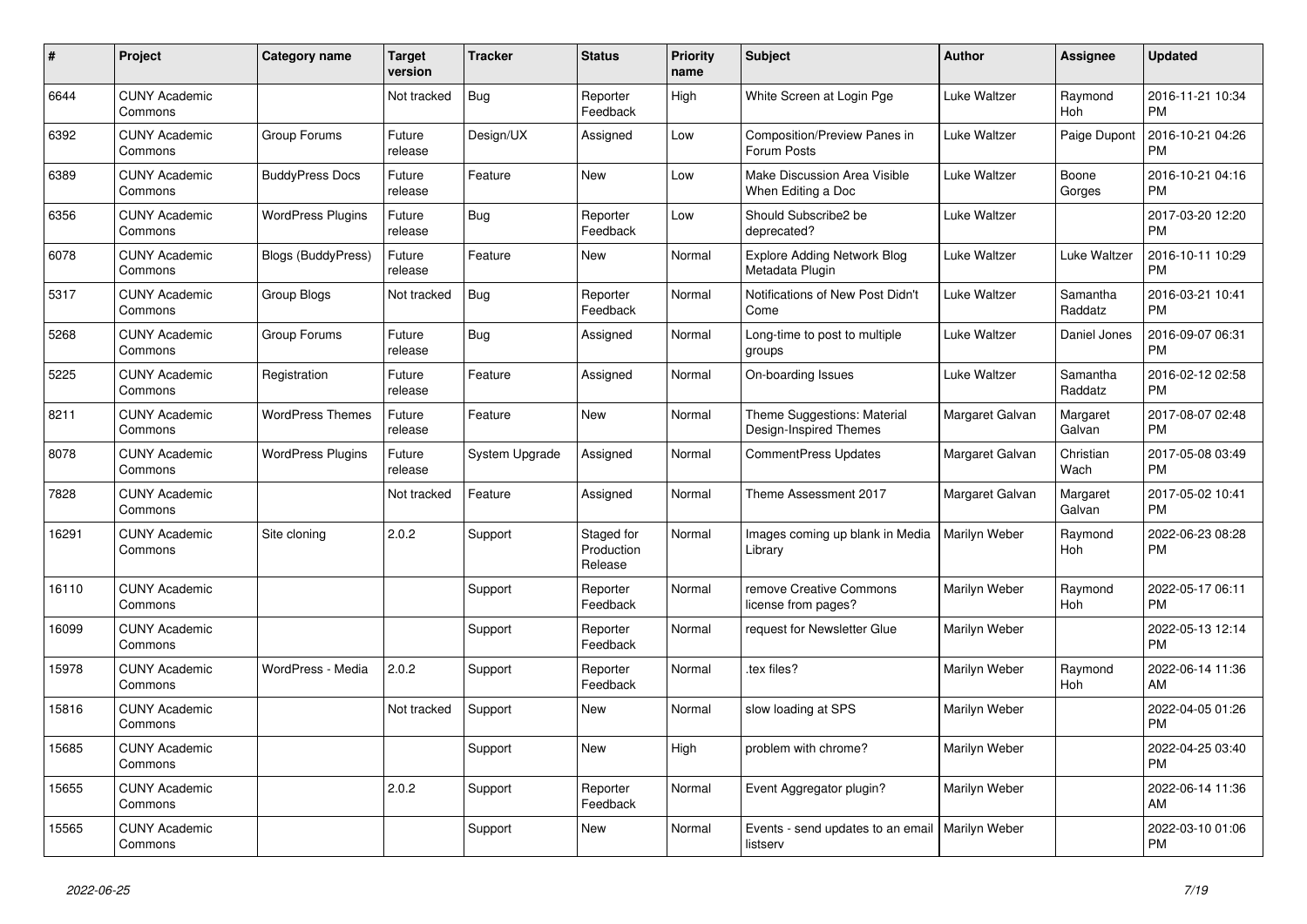| #     | Project                         | <b>Category name</b>     | <b>Target</b><br>version | <b>Tracker</b> | <b>Status</b>        | <b>Priority</b><br>name | <b>Subject</b>                                                                                | <b>Author</b> | <b>Assignee</b>  | <b>Updated</b>                |
|-------|---------------------------------|--------------------------|--------------------------|----------------|----------------------|-------------------------|-----------------------------------------------------------------------------------------------|---------------|------------------|-------------------------------|
| 15370 | <b>CUNY Academic</b><br>Commons |                          |                          | Support        | Reporter<br>Feedback | Normal                  | All-in-One Event Calendar?                                                                    | Marilyn Weber |                  | 2022-02-17 11:03<br>AM        |
| 15260 | <b>CUNY Academic</b><br>Commons |                          |                          | Support        | Reporter<br>Feedback | Normal                  | Diacritical markings   European<br><b>Stages</b>                                              | Marilyn Weber |                  | 2022-02-04 08:16<br>AM        |
| 15169 | <b>CUNY Academic</b><br>Commons |                          | 2.0.2                    | Support        | Reporter<br>Feedback | Normal                  | new Prelude website zipfiles for<br>custom theme and other files.                             | Marilyn Weber |                  | 2022-06-14 11:36<br>AM        |
| 15045 | <b>CUNY Academic</b><br>Commons |                          |                          | Support        | New                  | Normal                  | no result for KCeL in the search<br>box on the commons                                        | Marilyn Weber |                  | 2021-12-10 11:29<br>AM        |
| 14911 | <b>CUNY Academic</b><br>Commons | <b>WordPress Themes</b>  | Not tracked              | Support        | <b>New</b>           | Normal                  | Twentytwentyone theme                                                                         | Marilyn Weber |                  | 2021-10-28 10:37<br>AM        |
| 14900 | <b>CUNY Academic</b><br>Commons |                          | Not tracked              | Support        | Reporter<br>Feedback | Normal                  | previous theme?                                                                               | Marilyn Weber |                  | 2021-10-25 10:31<br>AM        |
| 14784 | <b>CUNY Academic</b><br>Commons |                          |                          | Support        | Reporter<br>Feedback | Normal                  | User report of logo problem when<br>using Customizer theme                                    | Marilyn Weber |                  | 2021-09-17 10:25<br>AM        |
| 14398 | <b>CUNY Academic</b><br>Commons |                          | Not tracked              | Support        | Reporter<br>Feedback | Normal                  | Events plug-in notification<br>problem                                                        | Marilyn Weber |                  | 2021-05-11 11:21<br>AM        |
| 14074 | <b>CUNY Academic</b><br>Commons | WordPress (misc)         | Not tracked              | Support        | Reporter<br>Feedback | Normal                  | page password protection<br>problem                                                           | Marilyn Weber |                  | 2021-03-02 11:03<br>AM        |
| 13975 | <b>CUNY Academic</b><br>Commons | Social Paper             | Not tracked              | Support        | Reporter<br>Feedback | Normal                  | can't approve comments on<br>Social Paper paper                                               | Marilyn Weber |                  | 2021-02-12 09:33<br>AM        |
| 13912 | <b>CUNY Academic</b><br>Commons |                          | Not tracked              | Feature        | Hold                 | Low                     | posting "missed schedule"                                                                     | Marilyn Weber |                  | 2021-02-23 10:46<br>AM        |
| 13328 | <b>CUNY Academic</b><br>Commons | Group Forums             | Not tracked              | <b>Bug</b>     | Reporter<br>Feedback | Normal                  | cross-posting in two related<br>groups                                                        | Marilyn Weber | Raymond<br>Hoh   | 2020-09-15 10:39<br><b>PM</b> |
| 13286 | <b>CUNY Academic</b><br>Commons |                          | Not tracked              | Support        | <b>New</b>           | Normal                  | problem connecting with<br>WordPress app                                                      | Marilyn Weber | Raymond<br>Hoh   | 2020-09-08 11:16<br>AM        |
| 13255 | <b>CUNY Academic</b><br>Commons |                          | Not tracked              | Support        | Reporter<br>Feedback | Normal                  | Accessibility problems                                                                        | Marilyn Weber |                  | 2020-09-01 05:48<br><b>PM</b> |
| 13034 | <b>CUNY Academic</b><br>Commons |                          | Not tracked              | Support        | Reporter<br>Feedback | Normal                  | a site is asking people to join the<br>Commons to get a download                              | Marilyn Weber |                  | 2020-07-12 07:23<br>AM        |
| 12741 | <b>CUNY Academic</b><br>Commons | <b>WordPress Plugins</b> | Not tracked              | Support        | Reporter<br>Feedback | Normal                  | Tableau Public Viz Block                                                                      | Marilyn Weber | Raymond<br>Hoh   | 2020-05-12 11:00<br>AM        |
| 12382 | <b>CUNY Academic</b><br>Commons | Membership               | Not tracked              | Support        | <b>New</b>           | Normal                  | Email request change                                                                          | Marilyn Weber | Marilyn<br>Weber | 2020-02-06 12:56<br>PM        |
| 12360 | <b>CUNY Academic</b><br>Commons | <b>WordPress Themes</b>  | Not tracked              | <b>Bug</b>     | Reporter<br>Feedback | Normal                  | site just says "DANTE We are<br>currently in maintenance mode,<br>please check back shortly." | Marilyn Weber |                  | 2020-02-04 12:13<br>PM        |
| 12352 | <b>CUNY Academic</b><br>Commons |                          | Not tracked              | Support        | <b>New</b>           | Normal                  | "posts list" page builder block<br>option                                                     | Marilyn Weber |                  | 2020-02-03 01:29<br><b>PM</b> |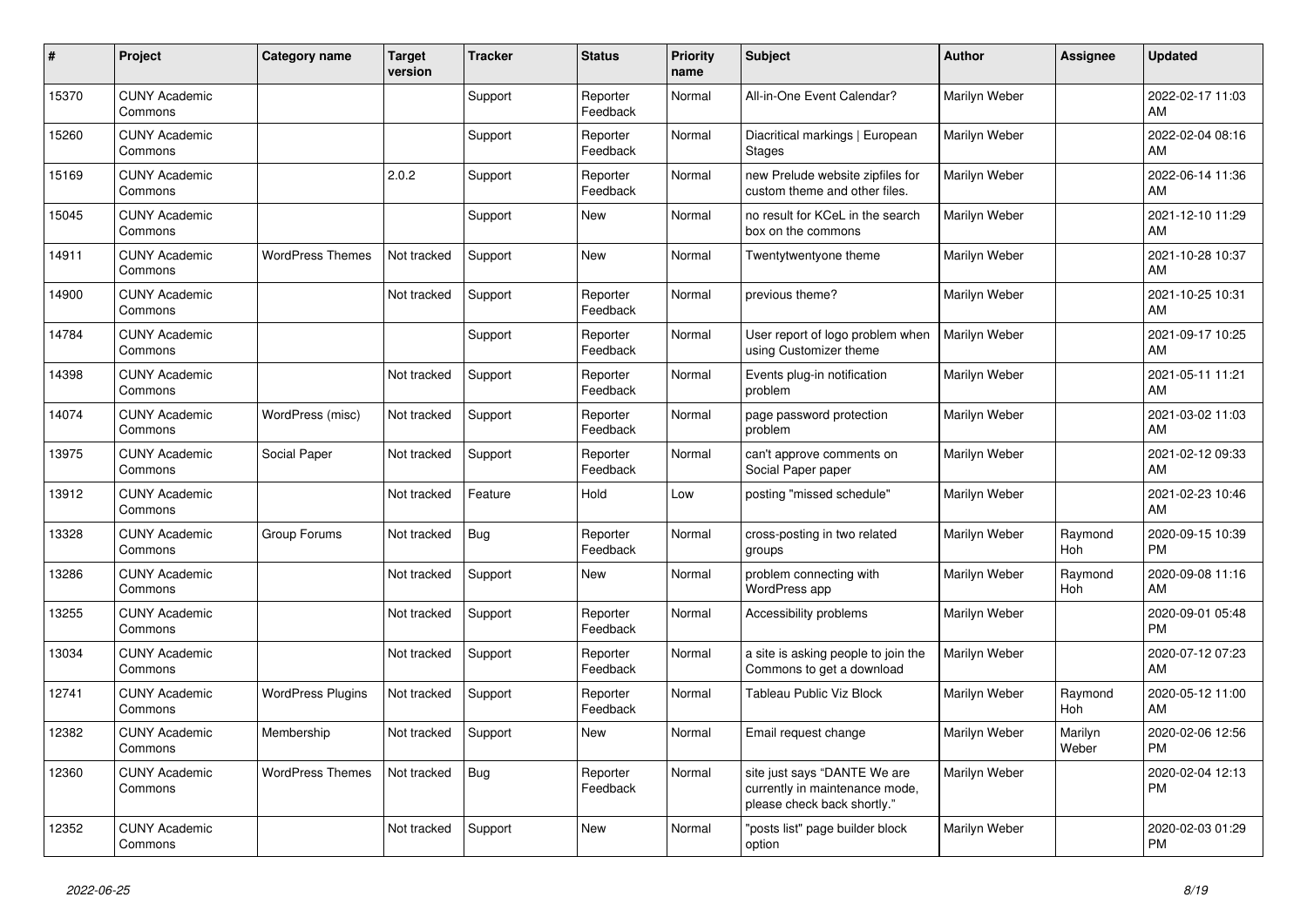| #     | Project                         | <b>Category name</b>       | <b>Target</b><br>version | <b>Tracker</b> | <b>Status</b>        | <b>Priority</b><br>name | <b>Subject</b>                                                     | <b>Author</b> | <b>Assignee</b>     | <b>Updated</b>                |
|-------|---------------------------------|----------------------------|--------------------------|----------------|----------------------|-------------------------|--------------------------------------------------------------------|---------------|---------------------|-------------------------------|
| 12350 | <b>CUNY Academic</b><br>Commons | Blogs (BuddyPress)         | Not tracked              | Support        | Reporter<br>Feedback | Normal                  | URL creation problem                                               | Marilyn Weber |                     | 2020-02-03 11:27<br>AM        |
| 11971 | <b>CUNY Academic</b><br>Commons | <b>Email Notifications</b> | Future<br>release        | Bug            | Reporter<br>Feedback | Low                     | Pictures obscured in emailed post<br>notifications                 | Marilyn Weber | Raymond<br>Hoh      | 2019-11-21 01:14<br><b>PM</b> |
| 11848 | <b>CUNY Academic</b><br>Commons |                            | Not tracked              | Support        | Hold                 | Normal                  | a Dean of Faculty wants to share<br>a large file                   | Marilyn Weber |                     | 2019-09-24 08:44<br>AM        |
| 11787 | <b>CUNY Academic</b><br>Commons |                            | Not tracked              | Support        | Reporter<br>Feedback | Normal                  | automated comments notifications<br>on ZenDesk                     | Marilyn Weber |                     | 2019-08-26 06:18<br><b>PM</b> |
| 11771 | <b>CUNY Academic</b><br>Commons |                            | Not tracked              | Support        | Reporter<br>Feedback | Normal                  | post displays in sections                                          | Marilyn Weber |                     | 2019-08-20 10:34<br>AM        |
| 11519 | <b>CUNY Academic</b><br>Commons |                            | Not tracked              | Support        | Assigned             | Normal                  | comment option not appearing                                       | Marilyn Weber |                     | 2019-09-24 10:28<br>AM        |
| 11509 | <b>CUNY Academic</b><br>Commons |                            | Not tracked              | Support        | Reporter<br>Feedback | Normal                  | deleted Page causing a Menu<br>problem?                            | Marilyn Weber |                     | 2019-06-04 09:54<br>AM        |
| 11149 | <b>CUNY Academic</b><br>Commons |                            | Not tracked              | Support        | Reporter<br>Feedback | Normal                  | comments getting blocked                                           | Marilyn Weber | Raymond<br>Hoh      | 2019-03-26 11:40<br>AM        |
| 10657 | <b>CUNY Academic</b><br>Commons |                            | Not tracked              | Support        | Reporter<br>Feedback | Normal                  | child theme problems                                               | Marilyn Weber |                     | 2018-11-08 01:19<br><b>PM</b> |
| 10273 | <b>CUNY Academic</b><br>Commons | Registration               | Not tracked              | Support        | Reporter<br>Feedback | Normal                  | users combining CF and campus<br>address                           | Marilyn Weber |                     | 2019-09-18 10:58<br>AM        |
| 9835  | <b>CUNY Academic</b><br>Commons | Group Forums               | Future<br>release        | Bug            | Assigned             | Normal                  | add a "like" function?                                             | Marilyn Weber | <b>Erik Trainer</b> | 2018-06-05 01:49<br><b>PM</b> |
| 9207  | <b>CUNY Academic</b><br>Commons |                            | Future<br>release        | Support        | Reporter<br>Feedback | Normal                  | display dashboards made in<br>Tableau?                             | Marilyn Weber | Boone<br>Gorges     | 2018-04-10 10:42<br>AM        |
| 8607  | <b>CUNY Academic</b><br>Commons |                            | Not tracked              | Support        | New                  | Normal                  | Paypal?                                                            | Marilyn Weber | Matt Gold           | 2018-05-15 01:37<br><b>PM</b> |
| 5992  | <b>CUNY Academic</b><br>Commons | <b>Email Notifications</b> | Future<br>release        | Feature        | <b>New</b>           | Normal                  | Changing the From line of<br>autogenerated blog emails             | Marilyn Weber |                     | 2018-09-27 05:19<br><b>PM</b> |
| 5397  | <b>CUNY Academic</b><br>Commons | Social Paper               | Future<br>release        | Feature        | <b>New</b>           | Normal                  | frustrating to have to<br>enable/disable in SP                     | Marilyn Weber | Samantha<br>Raddatz | 2016-04-20 03:39<br><b>PM</b> |
| 5282  | <b>CUNY Academic</b><br>Commons | Social Paper               | Future<br>release        | Bug            | <b>New</b>           | Normal                  | Replying via email directs to<br>paper but not individual comment. | Marilyn Weber | Raymond<br>Hoh      | 2016-03-02 01:48<br><b>PM</b> |
| 5205  | <b>CUNY Academic</b><br>Commons | Social Paper               | Future<br>release        | Feature        | New                  | Normal                  | Social Paper folders                                               | Marilyn Weber |                     | 2016-02-11 10:24<br><b>PM</b> |
| 5199  | <b>CUNY Academic</b><br>Commons | Social Paper               | Future<br>release        | Feature        | <b>New</b>           | Normal                  | add tables to the SP editor                                        | Marilyn Weber |                     | 2016-10-24 11:27<br>AM        |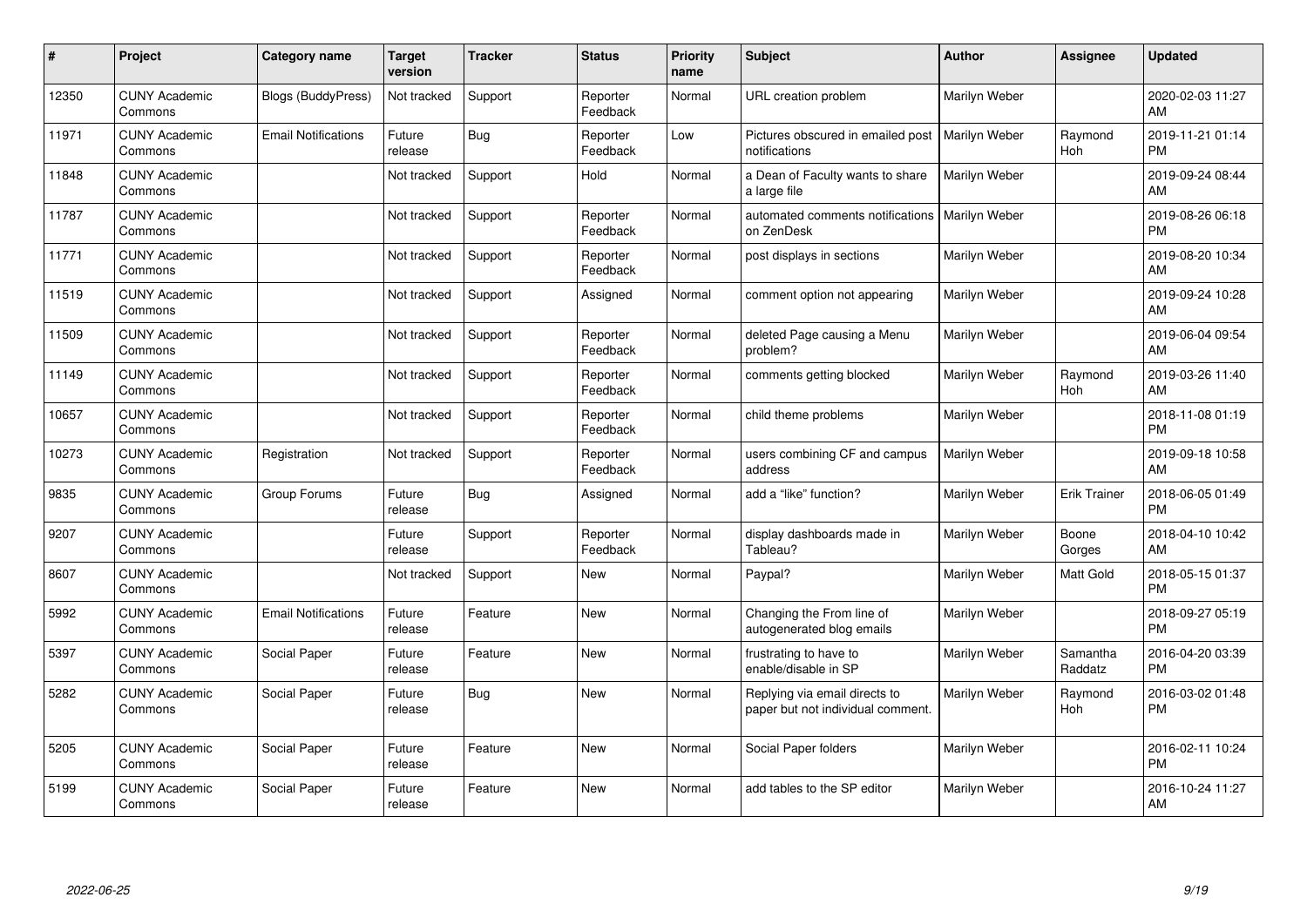| #     | <b>Project</b>                  | <b>Category name</b>       | <b>Target</b><br>version | <b>Tracker</b> | <b>Status</b>        | Priority<br>name | <b>Subject</b>                                                                                                                                        | Author             | Assignee              | <b>Updated</b>                |
|-------|---------------------------------|----------------------------|--------------------------|----------------|----------------------|------------------|-------------------------------------------------------------------------------------------------------------------------------------------------------|--------------------|-----------------------|-------------------------------|
| 5058  | <b>CUNY Academic</b><br>Commons | Social Paper               | Future<br>release        | Feature        | <b>New</b>           | Low              | Can there be a clearer signal that<br>even when comments have<br>already been made you add<br>comments by clicking on the side?<br>(SP suggestion #5) | Marilyn Weber      | Samantha<br>Raddatz   | 2016-02-11 10:24<br><b>PM</b> |
| 5053  | <b>CUNY Academic</b><br>Commons | Social Paper               | Future<br>release        | Feature        | <b>New</b>           | Low              | Scrollable menu to add readers<br>(SP suggestion #4)                                                                                                  | Marilyn Weber      | Samantha<br>Raddatz   | 2016-04-21 05:21<br><b>PM</b> |
| 5052  | <b>CUNY Academic</b><br>Commons | Social Paper               | Future<br>release        | Feature        | <b>New</b>           | Low              | Sentence by sentence or line by<br>line comments (SP suggestion #3)                                                                                   | Marilyn Weber      | Boone<br>Gorges       | 2016-02-11 10:24<br><b>PM</b> |
| 5050  | <b>CUNY Academic</b><br>Commons | Social Paper               | Future<br>release        | Feature        | <b>New</b>           | Low              | Making comments visible in SP<br>editing mode (SP suggestion #1)                                                                                      | Marilyn Weber      | Samantha<br>Raddatz   | 2019-09-17 11:10<br><b>PM</b> |
| 2577  | <b>NYCDH Community</b><br>Site  |                            |                          | Feature        | Assigned             | Low              | Investigate Potential to Add Links<br>to the Forum                                                                                                    | Mark Newton        | Alex Gil              | 2013-05-16 09:40<br>PM        |
| 2576  | <b>NYCDH Community</b><br>Site  |                            |                          | Bug            | Hold                 | Low              | Test Next Button in Javascript<br><b>Tutorial Under Activities</b>                                                                                    | Mark Newton        | Alex Gil              | 2013-05-18 02:55<br><b>PM</b> |
| 2574  | NYCDH Community<br>Site         |                            |                          | Feature        | Assigned             | Normal           | Add Way to Upload Files to<br>Groups                                                                                                                  | <b>Mark Newton</b> | Raymond<br>Hoh        | 2013-05-18 07:46<br>PM        |
| 2573  | <b>NYCDH Community</b><br>Site  |                            |                          | Feature        | Reporter<br>Feedback | Normal           | Add dh nyc twitter list feed to site                                                                                                                  | <b>Mark Newton</b> | <b>Matt Gold</b>      | 2013-05-16 11:42<br><b>PM</b> |
| 2571  | <b>NYCDH Community</b><br>Site  |                            |                          | Feature        | Assigned             | Normal           | Add Google custom search box to<br>homepage                                                                                                           | <b>Mark Newton</b> | Raymond<br><b>Hoh</b> | 2013-05-18 07:49<br><b>PM</b> |
| 11120 | <b>CUNY Academic</b><br>Commons | <b>WordPress Plugins</b>   | Not tracked              | Bug            | Reporter<br>Feedback | Normal           | Events Manager Events Not<br>Showing Up                                                                                                               | Mark Webb          |                       | 2019-02-27 04:10<br>РM        |
| 10769 | <b>CUNY Academic</b><br>Commons | <b>WordPress Themes</b>    | Not tracked              | <b>Bug</b>     | Reporter<br>Feedback | Normal           | 2011 Theme Sidebar                                                                                                                                    | Mark Webb          |                       | 2018-12-04 04:09<br><b>PM</b> |
| 10678 | <b>CUNY Academic</b><br>Commons |                            | Not tracked              | <b>Bug</b>     | Reporter<br>Feedback | High             | Newsletter Plugin Not Sending<br><b>Out Newsletters</b>                                                                                               | Mark Webb          | Boone<br>Gorges       | 2019-09-16 09:38<br><b>PM</b> |
| 10262 | <b>CUNY Academic</b><br>Commons |                            | Not tracked              | Bug            | Reporter<br>Feedback | Normal           | Newsletter Plugin: Broken Image<br>at Bottom of All Newsletters                                                                                       | Mark Webb          | Raymond<br>Hoh        | 2018-08-30 05:17<br>PM        |
| 15604 | <b>CUNY Academic</b><br>Commons | <b>Email Notifications</b> | Future<br>release        | Feature        | Assigned             | Normal           | <b>Restructure Commons Group</b><br>Digest Email Messages                                                                                             | Matt Gold          | Boone<br>Gorges       | 2022-05-26 10:45<br>AM        |
| 13949 | <b>CUNY Academic</b><br>Commons |                            | Not tracked              | <b>Bug</b>     | <b>New</b>           | Normal           | Continued debugging of runaway<br>MySQL connections                                                                                                   | Matt Gold          | Boone<br>Gorges       | 2021-09-14 10:42<br>AM        |
| 10659 | <b>CUNY Academic</b><br>Commons | Group Forums               | Future<br>release        | Feature        | Assigned             | Normal           | Post to multiple groups via email                                                                                                                     | Matt Gold          | Raymond<br><b>Hoh</b> | 2018-11-15 12:54<br>AM        |
| 10040 | <b>CUNY Academic</b><br>Commons | WordPress (misc)           | Not tracked              | Bug            | Reporter<br>Feedback | Normal           | User doesn't see full list of themes   Matt Gold                                                                                                      |                    | Boone<br>Gorges       | 2018-07-25 10:12<br>AM        |
| 9979  | <b>CUNY Academic</b><br>Commons | <b>Email Notifications</b> | Not tracked              | Bug            | Reporter<br>Feedback | Normal           | Reports of slow email activation<br>emails                                                                                                            | Matt Gold          | Boone<br>Gorges       | 2018-08-29 09:40<br><b>PM</b> |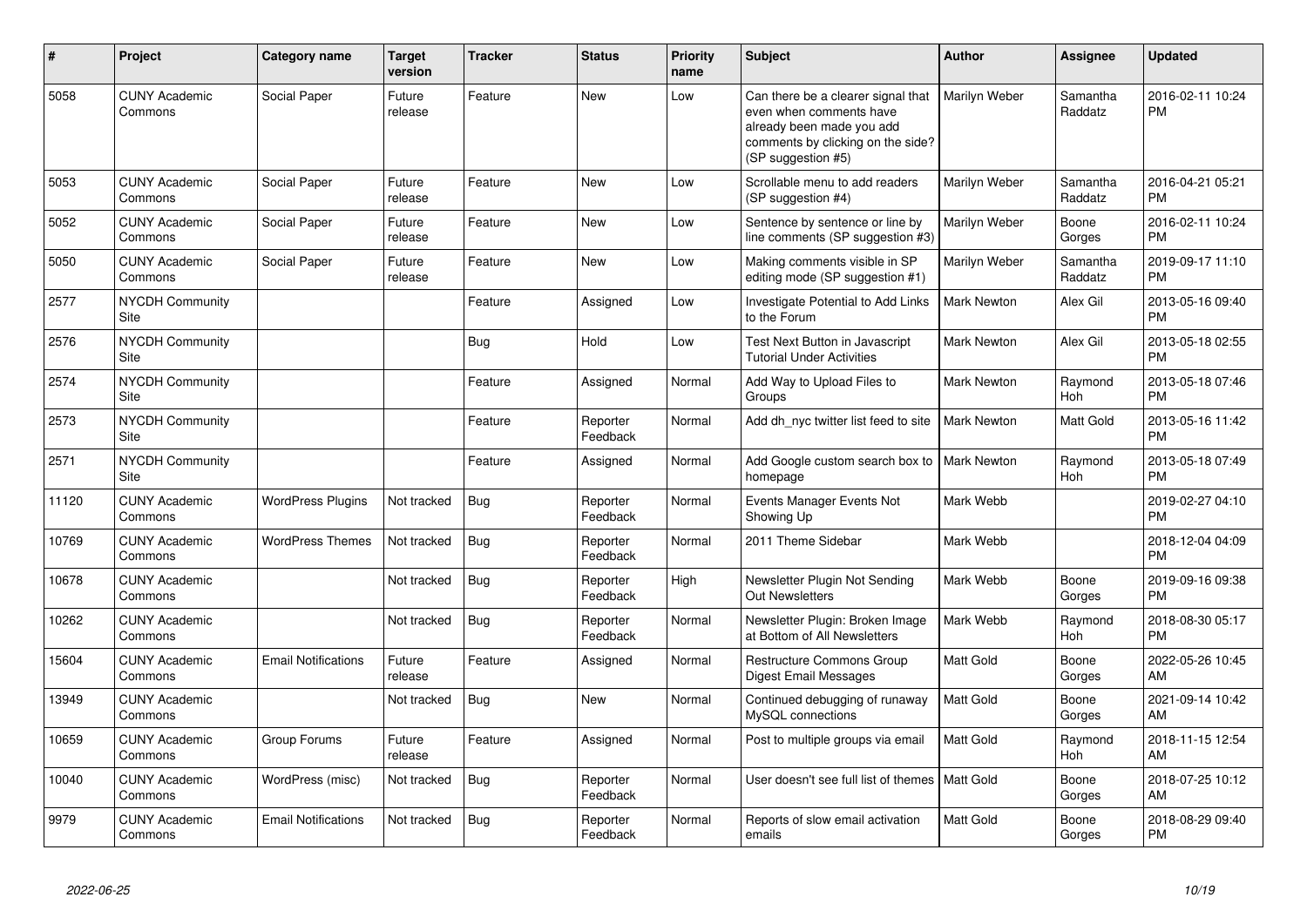| #    | Project                         | <b>Category name</b>     | <b>Target</b><br>version | <b>Tracker</b> | <b>Status</b>        | <b>Priority</b><br>name | <b>Subject</b>                                                                        | <b>Author</b>    | Assignee              | <b>Updated</b>                |
|------|---------------------------------|--------------------------|--------------------------|----------------|----------------------|-------------------------|---------------------------------------------------------------------------------------|------------------|-----------------------|-------------------------------|
| 9947 | <b>CUNY Academic</b><br>Commons | <b>WordPress Plugins</b> | Future<br>release        | Feature        | Reporter<br>Feedback | Normal                  | Install H5P quiz plugin                                                               | <b>Matt Gold</b> | Boone<br>Gorges       | 2018-09-11 11:01<br>AM        |
| 9941 | <b>CUNY Academic</b><br>Commons | Wiki                     | Not tracked              | Support        | Assigned             | Normal                  | Wiki functionality                                                                    | Matt Gold        | Boone<br>Gorges       | 2018-06-26 10:57<br>AM        |
| 9028 | <b>CUNY Academic</b><br>Commons | Onboarding               | Future<br>release        | Feature        | Assigned             | Normal                  | suggest groups to new members<br>during the registration process                      | Matt Gold        | Chris Stein           | 2018-10-24 12:34<br><b>PM</b> |
| 9015 | <b>CUNY Academic</b><br>Commons | Groups (misc)            | Not tracked              | Outreach       | Assigned             | Normal                  | Email group admins the email<br>addresses of their groups                             | Matt Gold        | Matt Gold             | 2018-01-02 09:54<br>AM        |
| 8991 | <b>CUNY Academic</b><br>Commons | Reply By Email           | Not tracked              | Bug            | Hold                 | Normal                  | RBE duplicate email message<br>issue                                                  | Matt Gold        | Raymond<br>Hoh        | 2018-02-18 08:53<br><b>PM</b> |
| 8976 | <b>CUNY Academic</b><br>Commons | Reply By Email           | Not tracked              | Feature        | Assigned             | Normal                  | Package RBE new topics<br>posting?                                                    | Matt Gold        | Raymond<br>Hoh        | 2017-12-04 02:34<br><b>PM</b> |
| 8902 | <b>CUNY Academic</b><br>Commons | Design                   | Not tracked              | Feature        | Assigned             | Normal                  | Report back on research on<br><b>BuddyPress themes</b>                                | <b>Matt Gold</b> | Michael Smith         | 2017-11-10 12:31<br><b>PM</b> |
| 8901 | <b>CUNY Academic</b><br>Commons | Accessibility            | Future<br>release        | Feature        | Assigned             | Normal                  | Theme analysis for accessibility                                                      | Matt Gold        | Boone<br>Gorges       | 2022-04-26 11:59<br>AM        |
| 8900 | <b>CUNY Academic</b><br>Commons | Accessibility            | Future<br>release        | Feature        | Assigned             | Normal                  | Look into tools to enforce<br>accessibility in WP environment                         | Matt Gold        | Boone<br>Gorges       | 2022-04-26 11:59<br>AM        |
| 8898 | <b>CUNY Academic</b><br>Commons | Social Paper             | Not tracked              | Feature        | Assigned             | Normal                  | Usage data on docs and social<br>paper                                                | Matt Gold        | Matt Gold             | 2017-11-16 11:32<br>AM        |
| 8837 | <b>CUNY Academic</b><br>Commons |                          | Not tracked              | Feature        | Assigned             | Normal                  | Create a form to request info from<br>people requesting premium<br>themes and plugins | <b>Matt Gold</b> | Marilyn<br>Weber      | 2017-11-14 03:35<br><b>PM</b> |
| 8836 | <b>CUNY Academic</b><br>Commons | Blogs (BuddyPress)       | Future<br>release        | Feature        | Assigned             | Normal                  | Redesign site launch process                                                          | <b>Matt Gold</b> | Boone<br>Gorges       | 2019-10-03 02:49<br><b>PM</b> |
| 8756 | <b>CUNY Academic</b><br>Commons | Group Blogs              | Future<br>release        | Feature        | Hold                 | Normal                  | Connect multiple blogs to one<br>group?                                               | Matt Gold        | Boone<br>Gorges       | 2017-09-30 10:42<br>AM        |
| 8666 | <b>CUNY Academic</b><br>Commons | Teaching                 | Not tracked              | Documentation  | Assigned             | Normal                  | Create Teaching on the<br>Commons Resource Page                                       | Matt Gold        | Laurie Hurson         | 2019-09-23 03:16<br><b>PM</b> |
| 7115 | <b>CUNY Academic</b><br>Commons | Groups (misc)            | Future<br>release        | Feature        | Reporter<br>Feedback | Normal                  | make licensing info clear during<br>group creation                                    | <b>Matt Gold</b> | Raymond<br><b>Hoh</b> | 2020-12-08 11:32<br>AM        |
| 6995 | <b>CUNY Academic</b><br>Commons | Home Page                | Not tracked              | Bug            | Assigned             | Normal                  | member filter on homepage not<br>working                                              | Matt Gold        | Raymond<br>Hoh        | 2016-12-11 09:46<br><b>PM</b> |
| 6671 | <b>CUNY Academic</b><br>Commons | Reply By Email           | Not tracked              | Bug            | Assigned             | Normal                  | "Post too often" RBE error<br>message                                                 | Matt Gold        | Raymond<br>Hoh        | 2016-11-11 09:55<br>AM        |
| 6426 | <b>CUNY Academic</b><br>Commons | Spam/Spam<br>Prevention  | Future<br>release        | Feature        | Assigned             | Normal                  | Force captcha on all comments?                                                        | Matt Gold        | <b>Tahir Butt</b>     | 2016-10-24 02:06<br><b>PM</b> |
| 6298 | <b>CUNY Academic</b><br>Commons | User Experience          | Not tracked              | Design/UX      | Assigned             | Normal                  | Examine data from survey                                                              | <b>Matt Gold</b> | Margaret<br>Galvan    | 2016-10-14 12:16<br><b>PM</b> |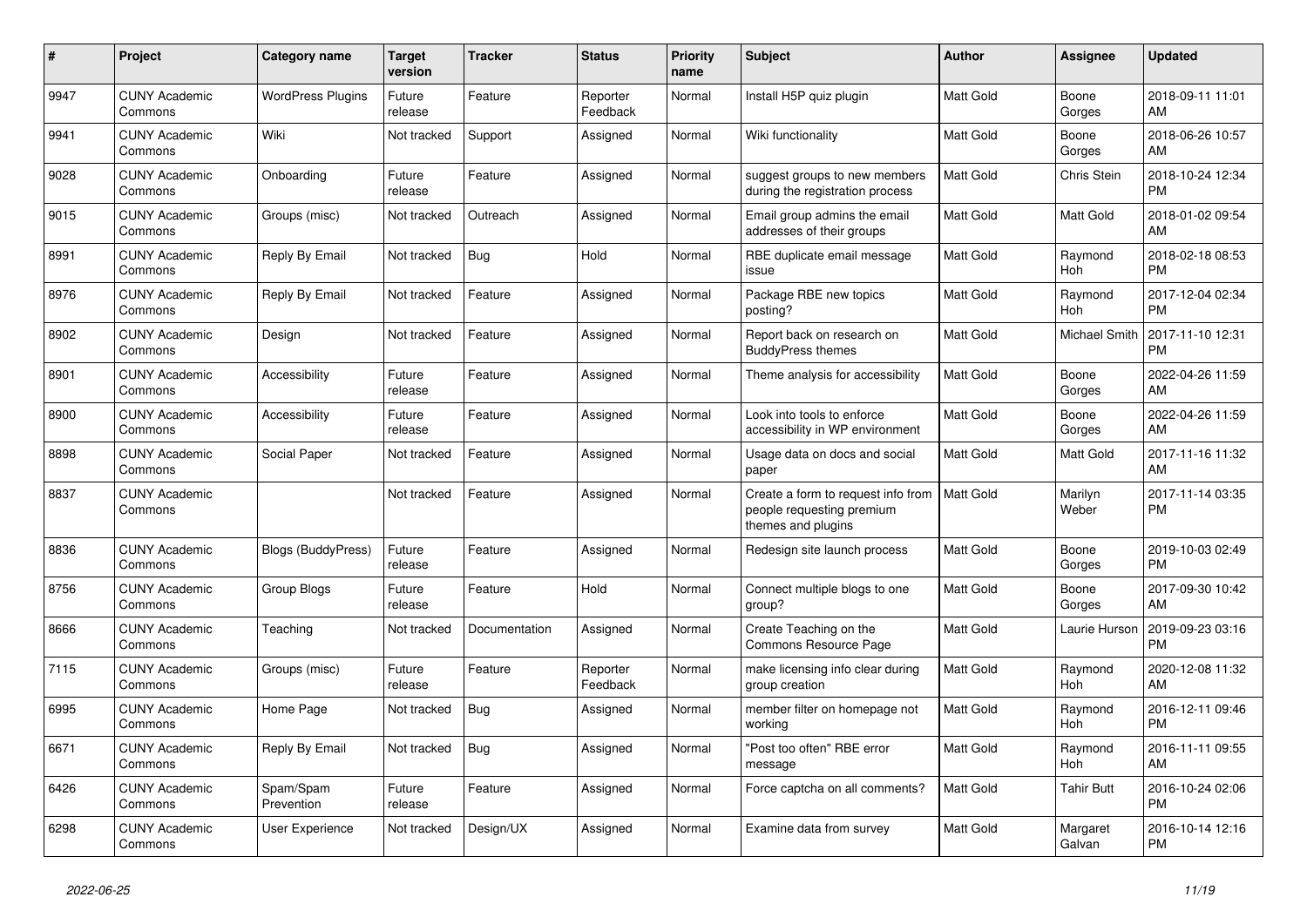| #    | Project                         | <b>Category name</b>      | <b>Target</b><br>version | <b>Tracker</b> | <b>Status</b>        | <b>Priority</b><br>name | <b>Subject</b>                                                         | Author           | Assignee            | <b>Updated</b>                |
|------|---------------------------------|---------------------------|--------------------------|----------------|----------------------|-------------------------|------------------------------------------------------------------------|------------------|---------------------|-------------------------------|
| 6115 | <b>CUNY Academic</b><br>Commons | Publicity                 | Not tracked              | Feature        | Assigned             | Normal                  | create digital signage for GC                                          | <b>Matt Gold</b> | scott voth          | 2016-10-11 10:09<br><b>PM</b> |
| 6014 | <b>CUNY Academic</b><br>Commons | Publicity                 | Future<br>release        | Publicity      | Reporter<br>Feedback | Normal                  | Google search listing                                                  | <b>Matt Gold</b> | Boone<br>Gorges     | 2016-09-21 03:48<br><b>PM</b> |
| 5955 | <b>CUNY Academic</b><br>Commons | Outreach                  | Future<br>release        | Feature        | Assigned             | Normal                  | Create auto-newsletter for<br>commons members                          | Matt Gold        | Luke Waltzer        | 2016-08-30 10:34<br>AM        |
| 5696 | <b>CUNY Academic</b><br>Commons | Events                    | Future<br>release        | Feature        | Assigned             | Normal                  | Events Calendar - display options<br>/ calendar aggregation            | <b>Matt Gold</b> | Boone<br>Gorges     | 2016-10-13 11:44<br>AM        |
| 5691 | <b>CUNY Academic</b><br>Commons | <b>Blogs (BuddyPress)</b> | Future<br>release        | Bug            | Assigned             | High                    | Differing numbers on Sites display                                     | <b>Matt Gold</b> | Raymond<br>Hoh      | 2016-06-13 01:37<br><b>PM</b> |
| 5581 | <b>CUNY Academic</b><br>Commons | Analytics                 | Future<br>release        | Feature        | Assigned             | Normal                  | Explore alternatives to Google<br>Analytics                            | <b>Matt Gold</b> | Valerie<br>Townsend | 2020-04-17 03:12<br>PM        |
| 5316 | <b>CUNY Academic</b><br>Commons | User Experience           | Future<br>release        | Feature        | Assigned             | Normal                  | Prompt user email address<br>updates                                   | Matt Gold        | Stephen Real        | 2016-12-21 03:30<br><b>PM</b> |
| 5016 | <b>CUNY Academic</b><br>Commons | Events                    | Future<br>release        | Feature        | Assigned             | Low                     | Allow comments to be posted on<br>events                               | <b>Matt Gold</b> | Raymond<br>Hoh      | 2019-03-01 02:23<br><b>PM</b> |
| 4986 | <b>CUNY Academic</b><br>Commons | ZenDesk                   | Not tracked              | Support        | Assigned             | Normal                  | Prepare documentation for<br>Zendesk re web widget                     | Matt Gold        | Samantha<br>Raddatz | 2016-02-25 03:09<br><b>PM</b> |
| 4980 | <b>CUNY Academic</b><br>Commons | Home Page                 | Future<br>release        | Feature        | Assigned             | Normal                  | <b>CAC Featured Content -- Adding</b><br>Randomization                 | Matt Gold        | Boone<br>Gorges     | 2016-12-12 03:01<br><b>PM</b> |
| 4903 | <b>CUNY Academic</b><br>Commons | Events                    | Future<br>release        | Design/UX      | Assigned             | Normal                  | Improving visual appearance of<br>event calendars                      | Matt Gold        | Boone<br>Gorges     | 2016-10-13 11:51<br>AM        |
| 4661 | <b>CUNY Academic</b><br>Commons | User Experience           | Future<br>release        | Bug            | Assigned             | Normal                  | <b>Simplify Events text</b>                                            | <b>Matt Gold</b> | Samantha<br>Raddatz | 2015-10-02 09:06<br><b>PM</b> |
| 4404 | <b>CUNY Academic</b><br>Commons | <b>Public Portfolio</b>   | Future<br>release        | Design/UX      | Assigned             | Normal                  | Change color of permissions info<br>on portfolio editing interface     | <b>Matt Gold</b> | Samantha<br>Raddatz | 2015-08-11 05:28<br><b>PM</b> |
| 4238 | <b>CUNY Academic</b><br>Commons | Events                    | Future<br>release        | Feature        | Assigned             | Normal                  | Copy Events to Other Groups?                                           | Matt Gold        | Boone<br>Gorges     | 2015-07-02 10:08<br>AM        |
| 4235 | <b>CUNY Academic</b><br>Commons |                           | Not tracked              | Design/UX      | Assigned             | Normal                  | Explore user experience around<br>comments on forum topics vs<br>docs  | <b>Matt Gold</b> | Samantha<br>Raddatz | 2015-07-21 10:23<br>AM        |
| 4070 | <b>CUNY Academic</b><br>Commons | Analytics                 | Not tracked              | Support        | Assigned             | Normal                  | Request for JITP site analytics                                        | <b>Matt Gold</b> | Seth Persons        | 2016-02-23 03:09<br>PM        |
| 4053 | <b>CUNY Academic</b><br>Commons | Events                    | Future<br>release        | Feature        | Assigned             | Normal                  | Create new tab for past events                                         | Matt Gold        | Boone<br>Gorges     | 2015-05-12 02:10<br>PM        |
| 4027 | <b>CUNY Academic</b><br>Commons | Commons In A Box          | Not tracked              | Design/UX      | Assigned             | Normal                  | Usability review of CBOX update<br>procedures                          | Matt Gold        | Samantha<br>Raddatz | 2015-05-11 06:36<br><b>PM</b> |
| 3770 | <b>CUNY Academic</b><br>Commons | Public Portfolio          | Future<br>release        | Feature        | Assigned             | Normal                  | Improve Layout/Formatting of<br>Positions Area on Public<br>Portfolios | Matt Gold        | Chris Stein         | 2015-04-01 09:17<br><b>PM</b> |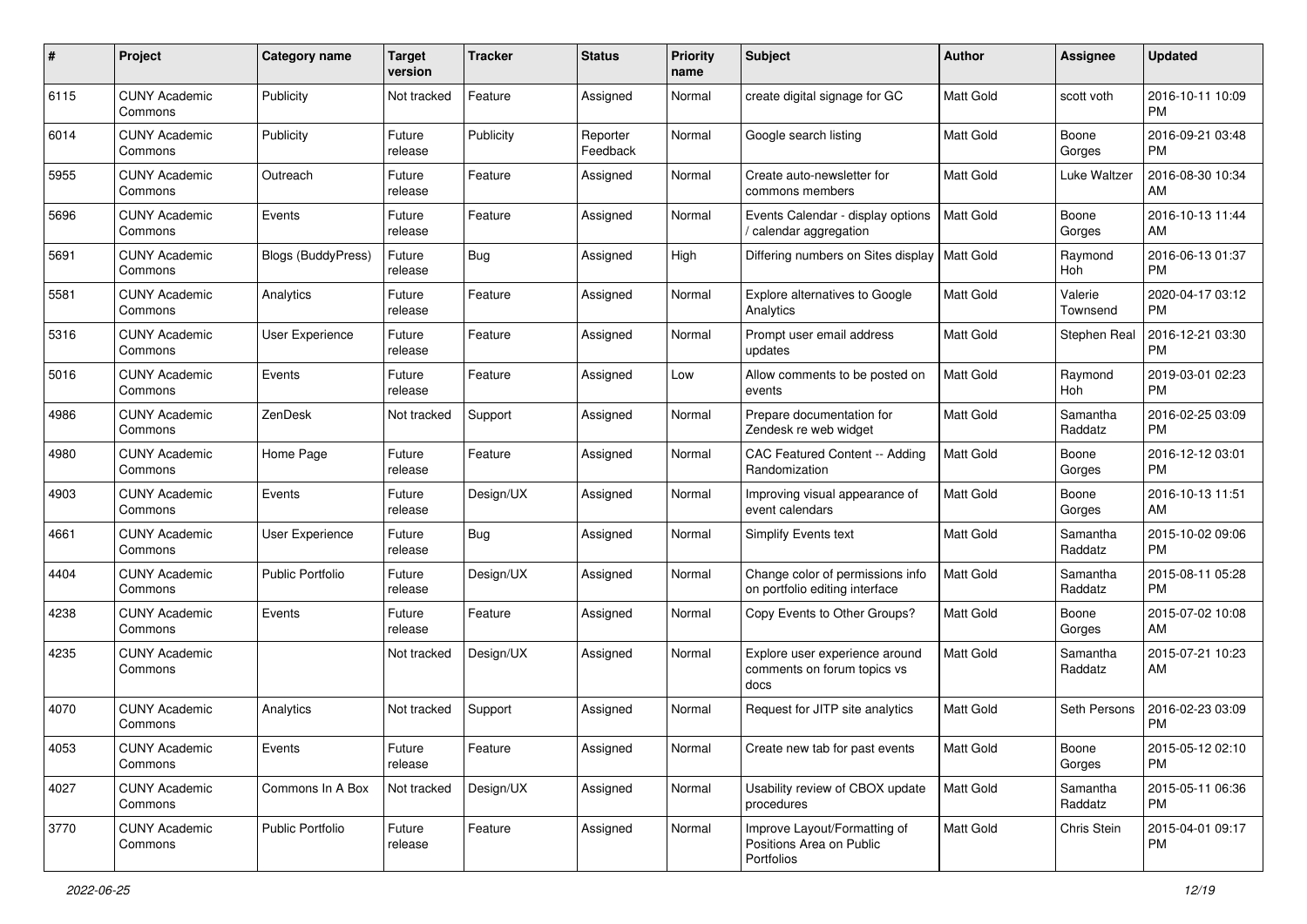| #    | Project                         | <b>Category name</b>     | <b>Target</b><br>version | <b>Tracker</b> | <b>Status</b>       | <b>Priority</b><br>name | <b>Subject</b>                                                         | Author           | Assignee          | <b>Updated</b>                |
|------|---------------------------------|--------------------------|--------------------------|----------------|---------------------|-------------------------|------------------------------------------------------------------------|------------------|-------------------|-------------------------------|
| 3768 | <b>CUNY Academic</b><br>Commons | <b>Public Portfolio</b>  | Future<br>release        | Feature        | Assigned            | Normal                  | Institutions/Past positions on<br>public portfolios                    | <b>Matt Gold</b> | Boone<br>Gorges   | 2018-04-23 10:44<br>AM        |
| 3759 | <b>CUNY Academic</b><br>Commons | WordPress (misc)         | Future<br>release        | Feature        | Assigned            | Normal                  | Review Interface for Adding Users<br>to Blogs                          | <b>Matt Gold</b> | Boone<br>Gorges   | 2015-03-24 05:52<br><b>PM</b> |
| 3662 | <b>CUNY Academic</b><br>Commons | <b>SEO</b>               | Future<br>release        | Feature        | Assigned            | Normal                  | Duplicate Content/SEO/Google<br>issues                                 | Matt Gold        | Raymond<br>Hoh    | 2015-04-13 04:37<br><b>PM</b> |
| 3657 | <b>CUNY Academic</b><br>Commons | WordPress (misc)         | Not tracked              | Feature        | <b>New</b>          | Normal                  | Create alert for GC email<br>addresses                                 | <b>Matt Gold</b> | Matt Gold         | 2016-04-14 11:29<br><b>PM</b> |
| 3577 | <b>CUNY Academic</b><br>Commons | My Commons               | Future<br>release        | Design/UX      | Assigned            | Normal                  | Replies to items in My Commons                                         | <b>Matt Gold</b> | Raymond<br>Hoh    | 2015-04-09 05:19<br><b>PM</b> |
| 3536 | <b>CUNY Academic</b><br>Commons | My Commons               | Future<br>release        | Feature        | Assigned            | Normal                  | Infinite Scroll on My Commons<br>page                                  | <b>Matt Gold</b> | Raymond<br>Hoh    | 2015-04-13 04:42<br><b>PM</b> |
| 3524 | <b>CUNY Academic</b><br>Commons | Documentation            | Not tracked              | Documentation  | Assigned            | Normal                  | Post describing all you can do<br>when starting up a new<br>blog/group | Matt Gold        | scott voth        | 2014-10-04 12:56<br><b>PM</b> |
| 3517 | <b>CUNY Academic</b><br>Commons | My Commons               | Future<br>release        | Feature        | Assigned            | Normal                  | Mute/Unmute My Commons<br>updates                                      | Matt Gold        | Raymond<br>Hoh    | 2015-11-09 01:19<br><b>PM</b> |
| 3419 | <b>CUNY Academic</b><br>Commons | Group Invitations        | 1.6.14                   | Bug            | Testing<br>Required | Normal                  | Neatening the display of<br>messages on group requests                 | <b>Matt Gold</b> | Boone<br>Gorges   | 2014-09-01 09:29<br><b>PM</b> |
| 3369 | <b>CUNY Academic</b><br>Commons | Reply By Email           | Not tracked              | Outreach       | Hold                | Normal                  | Release reply by email to WP<br>plugin directory                       | Matt Gold        | Raymond<br>Hoh    | 2016-03-01 12:46<br><b>PM</b> |
| 3354 | <b>CUNY Academic</b><br>Commons | <b>Group Files</b>       | Future<br>release        | Feature        | Assigned            | Low                     | Allow Group Download of Multiple<br><b>Selected Files</b>              | Matt Gold        | Chris Stein       | 2014-08-01 08:50<br>AM        |
| 3308 | <b>CUNY Academic</b><br>Commons | Group Invitations        | Future<br>release        | Feature        | Assigned            | Normal                  | Allow members to rescind group<br>invitations                          | <b>Matt Gold</b> | Boone<br>Gorges   | 2015-04-01 08:53<br><b>PM</b> |
| 3220 | <b>CUNY Academic</b><br>Commons | <b>Public Portfolio</b>  | Future<br>release        | Feature        | Assigned            | Normal                  | Add indent/outdent option to<br>Formatting Buttons on Profile<br>Page  | <b>Matt Gold</b> | Boone<br>Gorges   | 2014-05-21 10:39<br><b>PM</b> |
| 3090 | <b>CUNY Academic</b><br>Commons | Twitter page             | Future<br>release        | Feature        | Assigned            | Normal                  | Prevent Retweets from showing<br>up on Commons twitter page            | <b>Matt Gold</b> | <b>Tahir Butt</b> | 2016-10-24 11:31<br>AM        |
| 3080 | <b>CUNY Academic</b><br>Commons | <b>Group Files</b>       | Future<br>release        | Feature        | Assigned            | Low                     | Create a system to keep track of<br>file changes                       | Matt Gold        | Boone<br>Gorges   | 2014-02-26 10:04<br><b>PM</b> |
| 3042 | <b>CUNY Academic</b><br>Commons | <b>Public Portfolio</b>  | Future<br>release        | Feature        | Assigned            | Normal                  | Browsing member interests                                              | Matt Gold        | Boone<br>Gorges   | 2015-03-21 09:04<br>PM        |
| 2523 | <b>CUNY Academic</b><br>Commons | <b>BuddyPress Docs</b>   | Future<br>release        | Feature        | Assigned            | Normal                  | Allow Users to Upload Images to<br>BP Docs                             | Matt Gold        | Boone<br>Gorges   | 2015-11-09 06:14<br><b>PM</b> |
| 2223 | <b>CUNY Academic</b><br>Commons | <b>WordPress Plugins</b> | Future<br>release        | Feature        | Assigned            | Low                     | Add Participad to the CUNY<br><b>Academic Commons</b>                  | Matt Gold        | Boone<br>Gorges   | 2014-09-17 10:03<br><b>PM</b> |
| 2013 | <b>CUNY Academic</b><br>Commons | Public Portfolio         | Future<br>release        | Feature        | Assigned            | Low                     | Have Profile Privacy Options<br>show up only for filled-in fields      | Matt Gold        | Boone<br>Gorges   | 2015-11-09 06:09<br>PM        |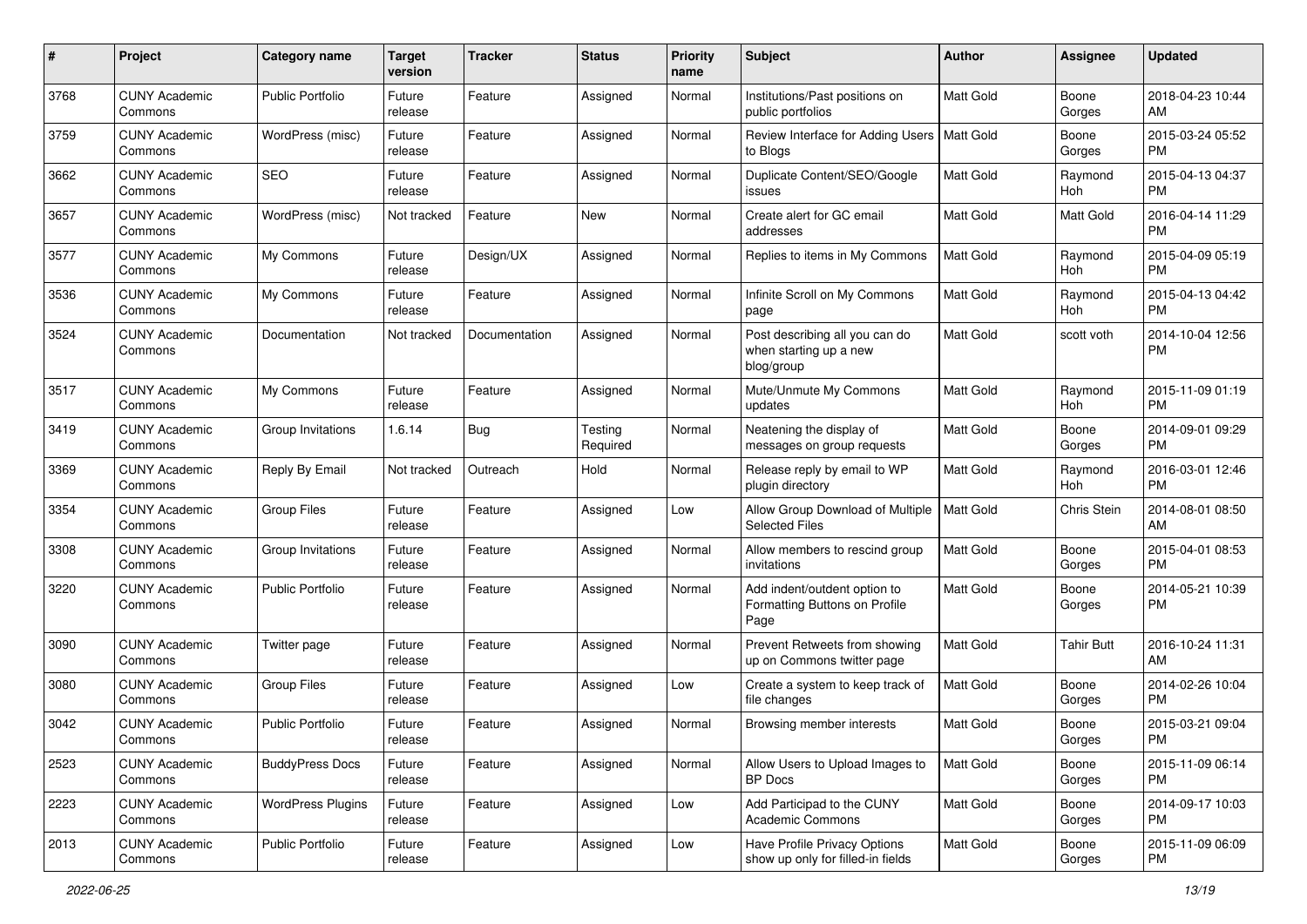| #    | Project                         | <b>Category name</b>     | Target<br>version | <b>Tracker</b> | <b>Status</b>        | <b>Priority</b><br>name | <b>Subject</b>                                                                     | <b>Author</b>    | <b>Assignee</b>     | <b>Updated</b>                |
|------|---------------------------------|--------------------------|-------------------|----------------|----------------------|-------------------------|------------------------------------------------------------------------------------|------------------|---------------------|-------------------------------|
| 1562 | <b>CUNY Academic</b><br>Commons | <b>WordPress Plugins</b> | Future<br>release | Feature        | Assigned             | Low                     | Play with NYT Collaborative<br><b>Authoring Tool</b>                               | <b>Matt Gold</b> | Boone<br>Gorges     | 2015-01-05 08:47<br><b>PM</b> |
| 1544 | <b>CUNY Academic</b><br>Commons | Groups (misc)            | Future<br>release | Feature        | Reporter<br>Feedback | Normal                  | Group Filtering and Sorting                                                        | Matt Gold        | Chris Stein         | 2019-03-01 02:25<br><b>PM</b> |
| 1456 | <b>CUNY Academic</b><br>Commons | Group Invitations        | Future<br>release | Feature        | Reporter<br>Feedback | Low                     | Invite to Group Button from Profile<br>Field                                       | Matt Gold        | Samantha<br>Raddatz | 2015-11-09 05:59<br><b>PM</b> |
| 1192 | <b>CUNY Academic</b><br>Commons | <b>Group Files</b>       | Future<br>release | Feature        | Assigned             | Low                     | When posting group files, allow<br>users to add a category without<br>saving       | Matt Gold        | Raymond<br>Hoh      | 2015-11-09 05:53<br><b>PM</b> |
| 1105 | <b>CUNY Academic</b><br>Commons | WordPress (misc)         | Future<br>release | Feature        | Assigned             | Normal                  | Rephrase Blog Privacy Options                                                      | <b>Matt Gold</b> | Samantha<br>Raddatz | 2015-11-09 06:19<br><b>PM</b> |
| 940  | <b>CUNY Academic</b><br>Commons | Redmine                  | Future<br>release | Feature        | Assigned             | Low                     | Communication with users after<br>releases                                         | <b>Matt Gold</b> | Dominic<br>Giglio   | 2012-09-09 04:36<br><b>PM</b> |
| 658  | <b>CUNY Academic</b><br>Commons | <b>WordPress Plugins</b> | Future<br>release | Feature        | Assigned             | Normal                  | Rebulid Sitewide Tag Suggestion                                                    | <b>Matt Gold</b> | Boone<br>Gorges     | 2015-01-05 08:47<br><b>PM</b> |
| 653  | <b>CUNY Academic</b><br>Commons | Group Blogs              | Future<br>release | Feature        | Assigned             | Normal                  | Redesign Integration of Groups<br>and Blogs                                        | Matt Gold        | Samantha<br>Raddatz | 2015-11-09 05:40<br><b>PM</b> |
| 636  | <b>CUNY Academic</b><br>Commons | WordPress (misc)         | Not tracked       | Support        | Assigned             | Normal                  | Create Lynda.com-like Table of<br>Contents for Prospective Tutorial<br>Screencasts | <b>Matt Gold</b> | scott voth          | 2016-02-23 03:12<br><b>PM</b> |
| 635  | <b>CUNY Academic</b><br>Commons | BuddyPress (misc)        | Future<br>release | Feature        | Assigned             | Normal                  | Big Blue Button -<br>Videoconferencing in Groups and<br><b>Blogs</b>               | <b>Matt Gold</b> | Boone<br>Gorges     | 2011-03-14 03:24<br><b>PM</b> |
| 599  | <b>CUNY Academic</b><br>Commons | BuddyPress (misc)        | Future<br>release | Feature        | Assigned             | Normal                  | Consider adding rating plugins for<br><b>BuddyPress/BBPress</b>                    | <b>Matt Gold</b> | Boone<br>Gorges     | 2011-08-22 06:50<br><b>PM</b> |
| 554  | <b>CUNY Academic</b><br>Commons | BuddyPress (misc)        | Future<br>release | Feature        | Assigned             | Normal                  | Add Trackback notifications to<br>site-wide activity feed                          | Matt Gold        | Boone<br>Gorges     | 2015-11-09 06:19<br><b>PM</b> |
| 500  | <b>CUNY Academic</b><br>Commons | BuddyPress (misc)        | Future<br>release | Feature        | Assigned             | Normal                  | <b>Export Group Data</b>                                                           | <b>Matt Gold</b> | Boone<br>Gorges     | 2010-12-19 12:09<br><b>PM</b> |
| 497  | <b>CUNY Academic</b><br>Commons | <b>WordPress Plugins</b> | Future<br>release | Feature        | Assigned             | Normal                  | Drag and Drop Ordering on<br>Gallery Post Plugin                                   | Matt Gold        | Ron Rennick         | 2015-11-09 06:18<br><b>PM</b> |
| 435  | <b>CUNY Academic</b><br>Commons | BuddyPress (misc)        | Future<br>release | Feature        | Assigned             | Normal                  | Include Avatar Images in Forum<br><b>Post Notification Emails</b>                  | Matt Gold        | Boone<br>Gorges     | 2010-12-08 12:40<br><b>PM</b> |
| 412  | <b>CUNY Academic</b><br>Commons | <b>WordPress Themes</b>  | Future<br>release | Feature        | Assigned             | Normal                  | <b>Featured Themes</b>                                                             | Matt Gold        | Dominic<br>Giglio   | 2015-01-05 08:44<br><b>PM</b> |
| 377  | <b>CUNY Academic</b><br>Commons | BuddyPress (misc)        | Future<br>release | Feature        | Assigned             | Normal                  | Like buttons                                                                       | Matt Gold        | Boone<br>Gorges     | 2010-11-16 05:13<br><b>PM</b> |
| 370  | <b>CUNY Academic</b><br>Commons | Registration             | Future<br>release | Feature        | Assigned             | High                    | <b>Guest Accounts</b>                                                              | Matt Gold        | Matt Gold           | 2015-04-09 09:33<br><b>PM</b> |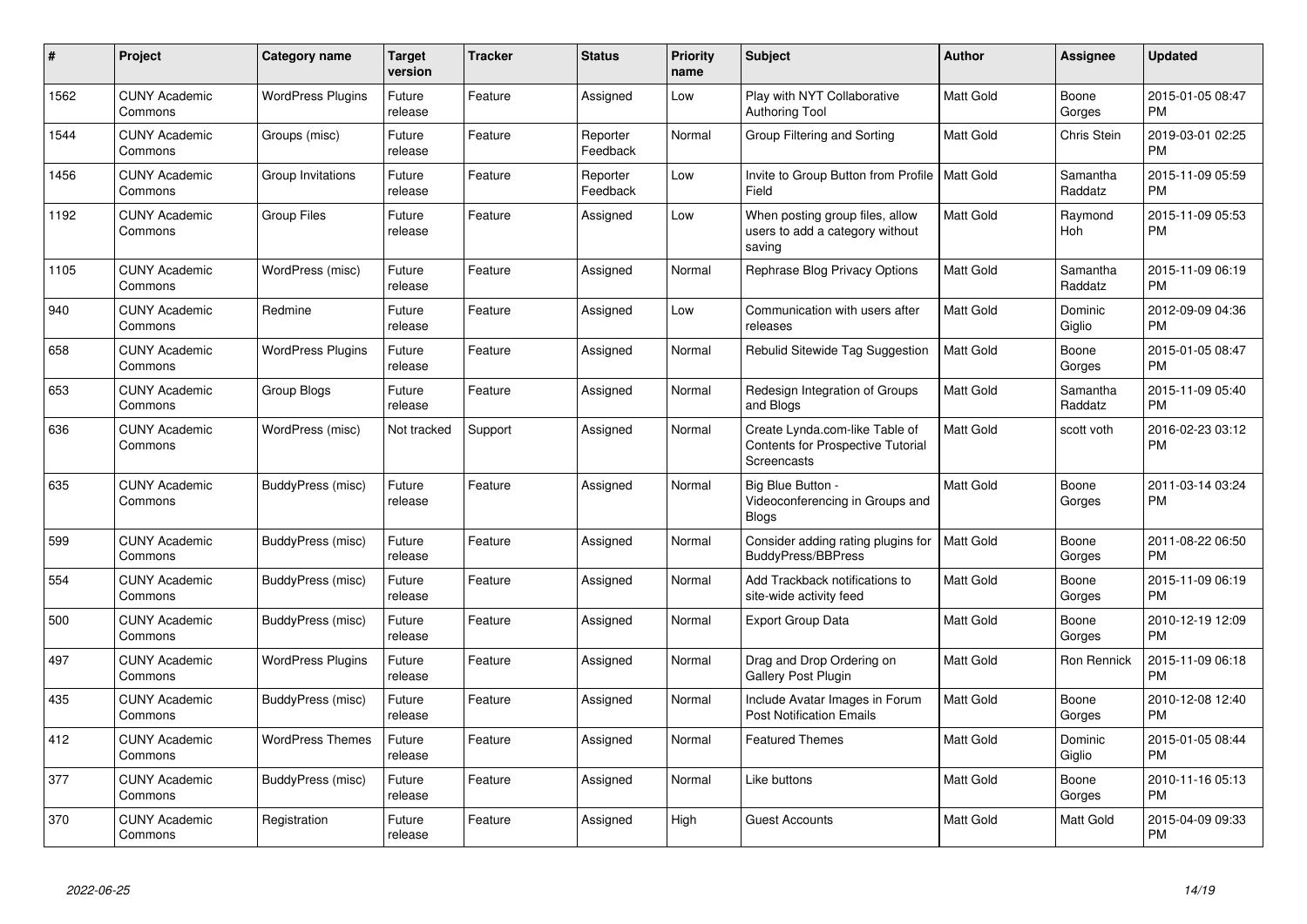| #    | <b>Project</b>                  | Category name              | <b>Target</b><br>version | <b>Tracker</b> | <b>Status</b> | <b>Priority</b><br>name | <b>Subject</b>                                                                                                                               | <b>Author</b>          | Assignee            | <b>Updated</b>                |
|------|---------------------------------|----------------------------|--------------------------|----------------|---------------|-------------------------|----------------------------------------------------------------------------------------------------------------------------------------------|------------------------|---------------------|-------------------------------|
| 365  | <b>CUNY Academic</b><br>Commons | WordPress (misc)           | Future<br>release        | Feature        | Assigned      | Normal                  | <b>Create Mouseover Tooltips</b><br>throughout Site                                                                                          | Matt Gold              | Chris Stein         | 2015-11-09 06:18<br><b>PM</b> |
| 364  | <b>CUNY Academic</b><br>Commons | <b>WordPress Plugins</b>   | Future<br>release        | Feature        | New           | Normal                  | <b>Bulletin Board</b>                                                                                                                        | <b>Matt Gold</b>       |                     | 2015-01-05 08:50<br><b>PM</b> |
| 333  | <b>CUNY Academic</b><br>Commons | <b>Email Notifications</b> | Future<br>release        | Feature        | Assigned      | Low                     | Delay Forum Notification Email<br>Delivery Until After Editing Period<br>Ends                                                                | Matt Gold              | Raymond<br>Hoh      | 2015-11-09 06:01<br>PM        |
| 310  | <b>CUNY Academic</b><br>Commons | BuddyPress (misc)          | Future<br>release        | Feature        | Assigned      | Low                     | <b>Friend Request Email</b>                                                                                                                  | <b>Matt Gold</b>       | Samantha<br>Raddatz | 2015-11-09 05:08<br><b>PM</b> |
| 287  | <b>CUNY Academic</b><br>Commons | WordPress (misc)           | Future<br>release        | Feature        | Assigned      | Normal                  | Create troubleshooting tool for<br>account sign-up                                                                                           | Matt Gold              | Boone<br>Gorges     | 2015-11-09 06:17<br><b>PM</b> |
| 8992 | <b>NYCDH Community</b><br>Site  |                            |                          | <b>Bug</b>     | Assigned      | Normal                  | Multiple RBE error reports                                                                                                                   | Matt Gold              | Raymond<br>Hoh      | 2017-12-11 05:43<br><b>PM</b> |
| 2618 | <b>NYCDH Community</b><br>Site  |                            |                          | <b>Bug</b>     | Assigned      | Low                     | Mark blogs as spam when created   Matt Gold<br>by users marked as spam                                                                       |                        | Boone<br>Gorges     | 2013-06-09 11:38<br><b>PM</b> |
| 481  | <b>CUNY Academic</b><br>Commons | Groups (misc)              | Future<br>release        | Feature        | Assigned      | Normal                  | ability to archive inactive groups<br>and blogs                                                                                              | Michael Mandiberg      | Samantha<br>Raddatz | 2015-11-09 05:56<br><b>PM</b> |
| 9908 | <b>CUNY Academic</b><br>Commons |                            | Not tracked              | Feature        | <b>New</b>    | Normal                  | Is it possible to send email<br>updates to users (or an email<br>address not on the list) for only a<br>single page AFTER being<br>prompted? | <b>Michael Shields</b> | scott voth          | 2018-06-11 01:34<br><b>PM</b> |
| 3458 | <b>CUNY Academic</b><br>Commons | Groups (misc)              | Future<br>release        | Feature        | Assigned      | Normal                  | Filter Members of Group by<br>Campus                                                                                                         | Michael Smith          | Samantha<br>Raddatz | 2014-09-26 08:32<br><b>PM</b> |
| 2167 | <b>CUNY Academic</b><br>Commons | WordPress (misc)           | Future<br>release        | <b>Bug</b>     | Assigned      | Normal                  | <b>CAC-Livestream Plugin Issues</b>                                                                                                          | Michael Smith          | Dominic<br>Giglio   | 2015-01-02 03:06<br><b>PM</b> |
| 3511 | <b>CUNY Academic</b><br>Commons | Publicity                  | 1.7                      | Publicity      | Assigned      | Normal                  | Social media for 1.7                                                                                                                         | Micki Kaufman          | Sarah<br>Morgano    | 2014-10-14 03:32<br><b>PM</b> |
| 3510 | <b>CUNY Academic</b><br>Commons | Publicity                  | 1.7                      | Publicity      | Assigned      | Normal                  | Post on the News Blog re: 'My<br>Commons'                                                                                                    | Micki Kaufman          | Sarah<br>Morgano    | 2014-10-15 11:18<br>AM        |
| 3509 | <b>CUNY Academic</b><br>Commons | Publicity                  | 1.7                      | Publicity      | <b>New</b>    | Normal                  | Create 1.7 digital signage imagery                                                                                                           | Micki Kaufman          | Marilyn<br>Weber    | 2014-10-01 12:40<br><b>PM</b> |
| 3506 | <b>CUNY Academic</b><br>Commons | Publicity                  | 1.7                      | Publicity      | New           | Normal                  | Prepare 1.7 email messaging                                                                                                                  | Micki Kaufman          | Micki<br>Kaufman    | 2014-10-01 12:36<br><b>PM</b> |
| 2754 | <b>CUNY Academic</b><br>Commons | Design                     | Future<br>release        | Feature        | Assigned      | Normal                  | Determine strategy for CAC logo<br>handling in top header                                                                                    | Micki Kaufman          | Chris Stein         | 2015-01-05 08:53<br><b>PM</b> |
| 2753 | <b>CUNY Academic</b><br>Commons | <b>Public Portfolio</b>    | Future<br>release        | Feature        | New           | Normal                  | Create actual actual tagification in<br>academic interests and other<br>fields                                                               | Micki Kaufman          | Boone<br>Gorges     | 2015-01-05 08:52<br><b>PM</b> |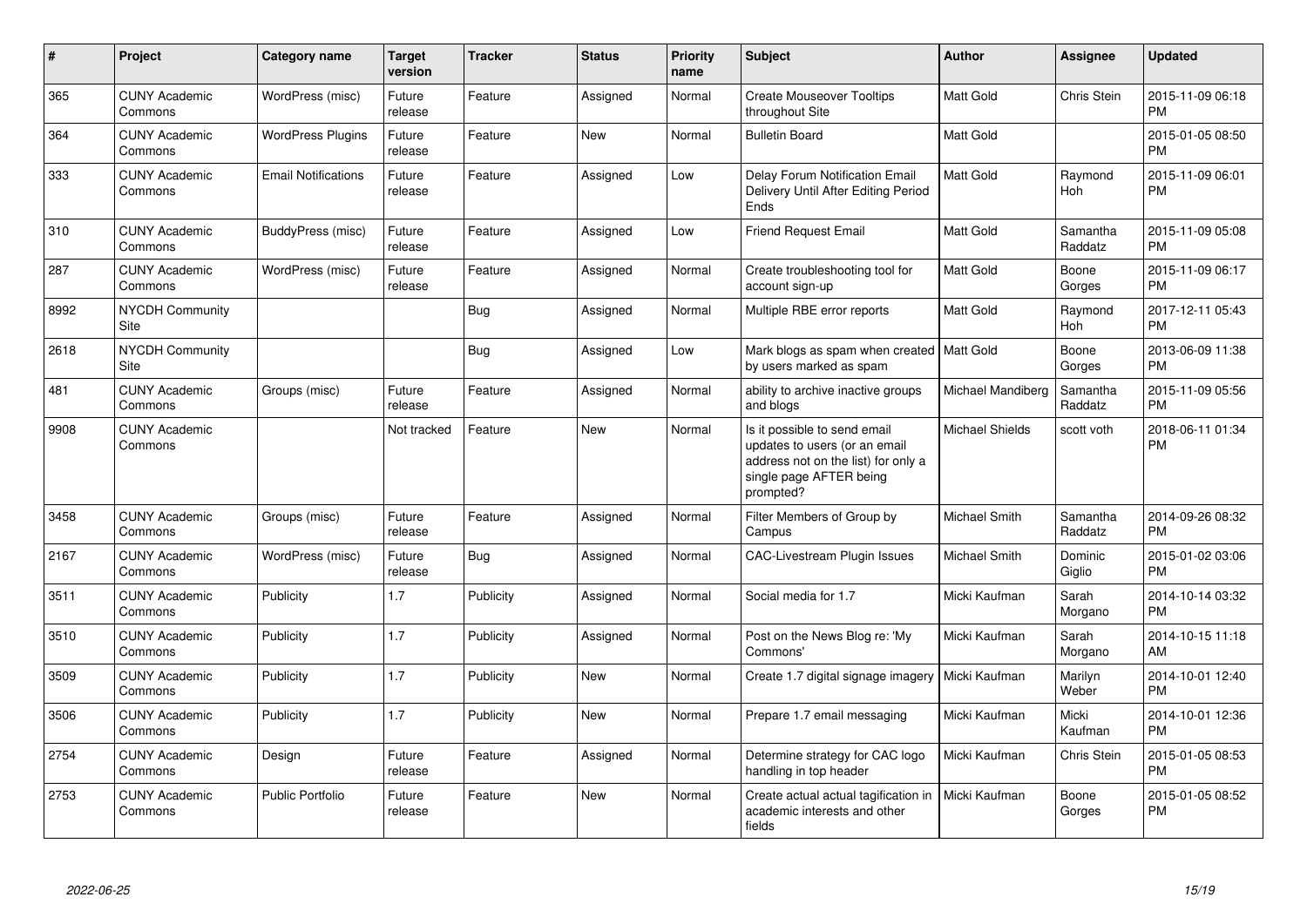| #     | Project                         | <b>Category name</b>     | Target<br>version | Tracker    | <b>Status</b>                       | <b>Priority</b><br>name | <b>Subject</b>                                                                                  | <b>Author</b>           | <b>Assignee</b>       | <b>Updated</b>                |
|-------|---------------------------------|--------------------------|-------------------|------------|-------------------------------------|-------------------------|-------------------------------------------------------------------------------------------------|-------------------------|-----------------------|-------------------------------|
| 3475  | <b>CUNY Academic</b><br>Commons | Events                   | Future<br>release | Feature    | Assigned                            | Normal                  | Request to add plugin to<br>streamline room<br>booking/appointment booking                      | Naomi Barrettara        | Boone<br>Gorges       | 2014-12-01 05:14<br><b>PM</b> |
| 9346  | <b>CUNY Academic</b><br>Commons | WordPress (misc)         | Not tracked       | Bug        | New                                 | Normal                  | Clone cetls.bmcc.cuny.edu for<br>development                                                    | Owen Roberts            | Raymond<br><b>Hoh</b> | 2018-03-06 05:35<br><b>PM</b> |
| 6665  | <b>CUNY Academic</b><br>Commons |                          | Not tracked       | Publicity  | <b>New</b>                          | Normal                  | Dead Link in 1.10 announcement<br>post                                                          | Paige Dupont            | Stephen Real          | 2016-12-01 03:11<br>PM        |
| 14483 | <b>CUNY Academic</b><br>Commons | WordPress - Media        | Not tracked       | Bug        | Reporter<br>Feedback                | Normal                  | <b>Wordpress PDF Embed Stopped</b><br>Working after JITP Media Clone                            | Patrick DeDauw          | Boone<br>Gorges       | 2021-05-20 01:51<br><b>PM</b> |
| 11449 | <b>CUNY Academic</b><br>Commons | WordPress - Media        | Not tracked       | Support    | Reporter<br>Feedback                | Normal                  | Cloning Media Library for JITP<br>from Staging to Production Site                               | Patrick DeDauw          | Boone<br>Gorges       | 2019-05-13 12:00<br><b>PM</b> |
| 8675  | <b>CUNY Academic</b><br>Commons | <b>User Onboarding</b>   | Future<br>release | <b>Bug</b> | Reporter<br>Feedback                | Low                     | Add new User search screen calls<br>for the input of email address but<br>doesn't work with one | Paul Hebert             | Boone<br>Gorges       | 2017-10-11 11:17<br>AM        |
| 16294 | <b>CUNY Academic</b><br>Commons |                          |                   | <b>Bug</b> | <b>New</b>                          | Urgent                  | CAC is down                                                                                     | Raffi<br>Khatchadourian |                       | 2022-06-24 02:36<br><b>PM</b> |
| 16290 | <b>CUNY Academic</b><br>Commons |                          |                   | Feature    | Reporter<br>Feedback                | Normal                  | Add Table Of Contents Block<br>plug-in                                                          | Raffi<br>Khatchadourian |                       | 2022-06-24 10:26<br>AM        |
| 15516 | <b>CUNY Academic</b><br>Commons | <b>WordPress Plugins</b> |                   | Bug        | Reporter<br>Feedback                | Normal                  | Can't publish or save draft of post<br>on wordpress.com                                         | Raffi<br>Khatchadourian | Raymond<br><b>Hoh</b> | 2022-03-02 05:52<br><b>PM</b> |
| 15242 | <b>CUNY Academic</b><br>Commons | Performance              | Not tracked       | Bug        | Reporter<br>Feedback                | Normal                  | Slugist site                                                                                    | Raffi<br>Khatchadourian | Boone<br>Gorges       | 2022-02-07 11:14<br>AM        |
| 14792 | <b>CUNY Academic</b><br>Commons |                          |                   | Bug        | <b>New</b>                          | Normal                  | Inconsistent email notifications<br>from gravity forms                                          | Raffi<br>Khatchadourian |                       | 2021-10-04 01:50<br><b>PM</b> |
| 11077 | <b>CUNY Academic</b><br>Commons | Events                   | Not tracked       | Feature    | Reporter<br>Feedback                | Normal                  | Show event category description<br>in event list view                                           | Raffi<br>Khatchadourian |                       | 2019-02-12 10:38<br>PM        |
| 9420  | <b>CUNY Academic</b><br>Commons | cuny.is                  | Not tracked       | Feature    | <b>New</b>                          | Normal                  | Request for http://cuny.is/streams                                                              | Raffi<br>Khatchadourian | Marilyn<br>Weber      | 2018-04-02 10:08<br>AM        |
| 8498  | <b>CUNY Academic</b><br>Commons | <b>WordPress Plugins</b> | Future<br>release | Feature    | <b>New</b>                          | Low                     | <b>Gravity Forms Email Users</b>                                                                | Raffi<br>Khatchadourian | Matt Gold             | 2017-10-13 12:58<br><b>PM</b> |
| 5183  | <b>CUNY Academic</b><br>Commons | Social Paper             | Future<br>release | Design/UX  | <b>New</b>                          | Normal                  | Creating a new paper when<br>viewing an existing paper                                          | Raffi<br>Khatchadourian | Samantha<br>Raddatz   | 2016-02-02 12:09<br><b>PM</b> |
| 5182  | <b>CUNY Academic</b><br>Commons | Social Paper             | Future<br>release | Design/UX  | <b>New</b>                          | Normal                  | "Publishing" a private paper on<br>social paper?                                                | Raffi<br>Khatchadourian | Boone<br>Gorges       | 2016-10-13 04:12<br><b>PM</b> |
| 16296 | <b>CUNY Academic</b><br>Commons | Home Page                | 2.0.2             | <b>Bug</b> | Staged for<br>Production<br>Release | Normal                  | "Visit Profile" link on Member<br>Directory page doesn't work<br>properly                       | Raymond Hoh             | Raymond<br>Hoh        | 2022-06-24 07:54<br><b>PM</b> |
| 16255 | <b>CUNY Academic</b><br>Commons | WordPress (misc)         |                   | Bug        | <b>New</b>                          | Normal                  | Need to define 'MULTISITE'<br>constant in wp-config.php                                         | Raymond Hoh             |                       | 2022-06-19 09:31<br>AM        |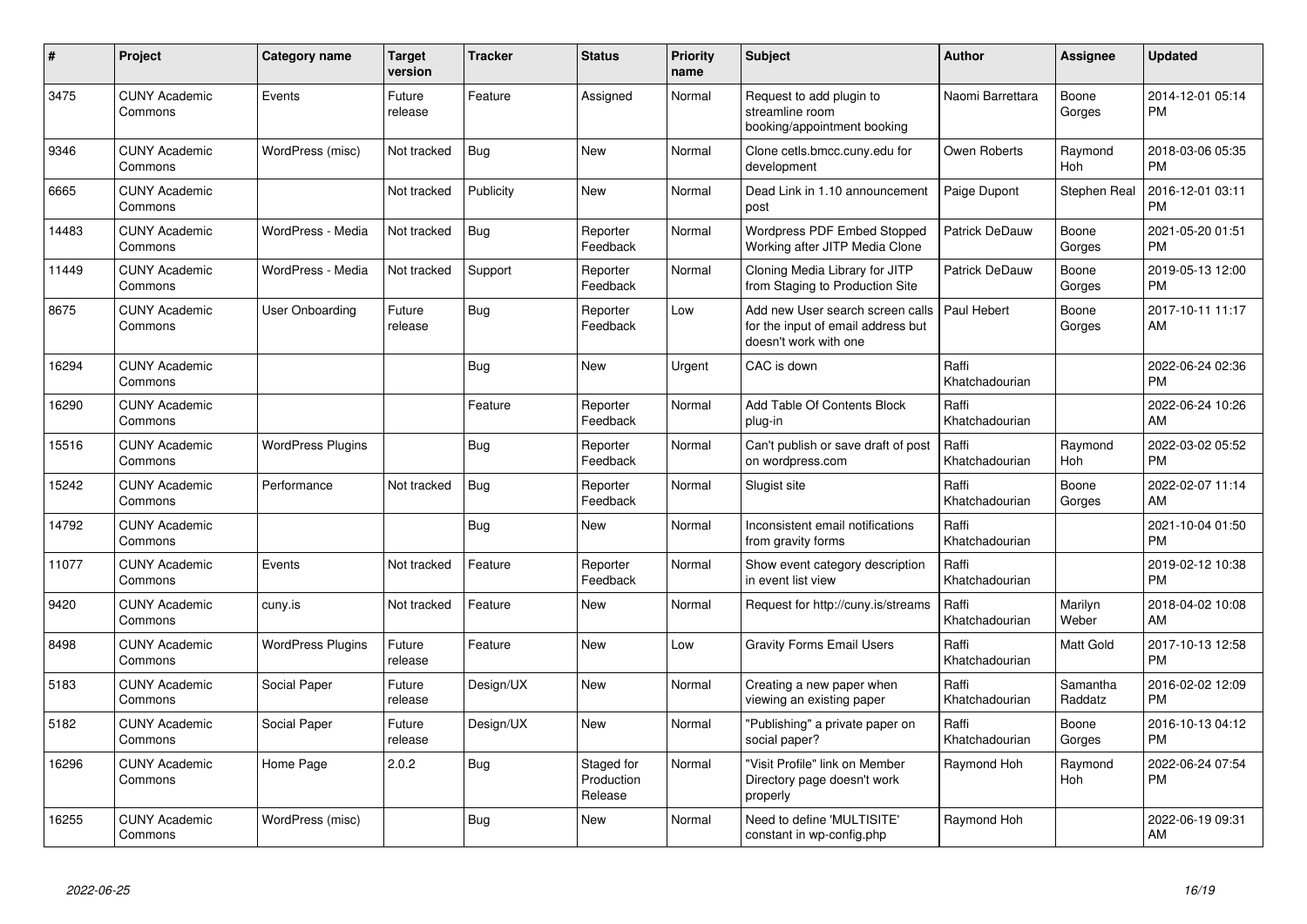| #     | Project                         | <b>Category name</b>     | Target<br>version | <b>Tracker</b> | <b>Status</b>        | <b>Priority</b><br>name | <b>Subject</b>                                                  | <b>Author</b>    | <b>Assignee</b>     | <b>Updated</b>                |
|-------|---------------------------------|--------------------------|-------------------|----------------|----------------------|-------------------------|-----------------------------------------------------------------|------------------|---------------------|-------------------------------|
| 16177 | <b>CUNY Academic</b><br>Commons | Reply By Email           |                   | Bug            | <b>New</b>           | Normal                  | Switch to Inbound mode for RBE                                  | Raymond Hoh      | Raymond<br>Hoh      | 2022-05-30 04:32<br><b>PM</b> |
| 14908 | <b>CUNY Academic</b><br>Commons | Performance              |                   | Bug            | <b>New</b>           | Normal                  | Stale object cache on cdev                                      | Raymond Hoh      | Boone<br>Gorges     | 2021-12-07 09:45<br>AM        |
| 14496 | <b>CUNY Academic</b><br>Commons | Domain Mapping           | Future<br>release | <b>Bug</b>     | <b>New</b>           | Normal                  | Mapped domain SSO uses<br>third-party cookies                   | Raymond Hoh      | Raymond<br>Hoh      | 2021-05-24 04:03<br><b>PM</b> |
| 11243 | <b>CUNY Academic</b><br>Commons | BuddyPress (misc)        | Future<br>release | Bug            | <b>New</b>           | Normal                  | Audit bp-custom.php                                             | Raymond Hoh      | Raymond<br>Hoh      | 2022-04-26 11:59<br>AM        |
| 3939  | <b>CUNY Academic</b><br>Commons | <b>WordPress Plugins</b> | Future<br>release | Bug            | Hold                 | Normal                  | Activity stream support for<br>Co-Authors Plus plugin           | Raymond Hoh      | Raymond<br>Hoh      | 2015-11-09 06:13<br><b>PM</b> |
| 3691  | <b>CUNY Academic</b><br>Commons | <b>WordPress Plugins</b> | Future<br>release | Bug            | <b>New</b>           | Normal                  | <b>WPMU Domain Mapping</b><br>Debugging on cdev                 | Raymond Hoh      | Matt Gold           | 2014-12-12 09:04<br>AM        |
| 14983 | <b>CUNY Academic</b><br>Commons | WordPress (misc)         | Not tracked       | Support        | Reporter<br>Feedback | Normal                  | 'Read More" tag not working                                     | Rebecca Krisel   | Raymond<br>Hoh      | 2021-11-23 01:17<br><b>PM</b> |
| 58    | <b>CUNY Academic</b><br>Commons | BuddyPress (misc)        | Future<br>release | Feature        | Assigned             | Low                     | Make member search sortable by<br>last name                     | Roberta Brody    | Boone<br>Gorges     | 2010-08-26 02:38<br><b>PM</b> |
| 5298  | <b>CUNY Academic</b><br>Commons |                          | Not tracked       | Publicity      | New                  | Normal                  | Survey Pop-Up Text                                              | Samantha Raddatz | Samantha<br>Raddatz | 2016-03-22 12:27<br><b>PM</b> |
| 4622  | <b>CUNY Academic</b><br>Commons | <b>Public Portfolio</b>  | Future<br>release | Design/UX      | <b>New</b>           | Normal                  | <b>Profile Visibility Settings</b>                              | Samantha Raddatz | Samantha<br>Raddatz | 2015-09-21 12:18<br><b>PM</b> |
| 4592  | <b>CUNY Academic</b><br>Commons | Events                   | Future<br>release | Design/UX      | <b>New</b>           | Normal                  | Event Creation - Venue Dropdown<br>Slow                         | Samantha Raddatz | Boone<br>Gorges     | 2015-09-14 04:56<br><b>PM</b> |
| 4253  | <b>CUNY Academic</b><br>Commons | Public Portfolio         | Future<br>release | Design/UX      | <b>New</b>           | Normal                  | Encourage users to add portfolio<br>content                     | Samantha Raddatz | Samantha<br>Raddatz | 2015-07-07 11:32<br>AM        |
| 4226  | <b>CUNY Academic</b><br>Commons | <b>BuddyPress Docs</b>   | Future<br>release | Design/UX      | <b>New</b>           | Normal                  | Add option to connect a Doc with<br>a Group                     | Samantha Raddatz | Samantha<br>Raddatz | 2015-09-09 04:08<br><b>PM</b> |
| 4225  | <b>CUNY Academic</b><br>Commons | DiRT Integration         | Future<br>release | Design/UX      | <b>New</b>           | Normal                  | Add information to DIRT page (in<br>Create a Group)             | Samantha Raddatz | Matt Gold           | 2015-06-26 03:14<br><b>PM</b> |
| 4222  | <b>CUNY Academic</b><br>Commons | <b>User Experience</b>   | Future<br>release | Design/UX      | <b>New</b>           | Normal                  | Add information to 'Delete<br>Account' page                     | Samantha Raddatz | scott voth          | 2015-06-26 11:35<br>AM        |
| 4221  | <b>CUNY Academic</b><br>Commons | Group Forums             | Future<br>release | Design/UX      | Assigned             | Normal                  | Add 'Number of Posts' display<br>option to Forum page           | Samantha Raddatz | Samantha<br>Raddatz | 2015-06-26 02:21<br><b>PM</b> |
| 5826  | <b>CUNY Academic</b><br>Commons | <b>WordPress Plugins</b> | Future<br>release | Support        | Reporter<br>Feedback | Normal                  | <b>Remove Subscription Options</b><br>plugin from directory     | Sarah Morgano    | Sarah<br>Morgano    | 2016-10-21 04:14<br><b>PM</b> |
| 1888  | <b>CUNY Academic</b><br>Commons | Home Page                | Future<br>release | Feature        | Assigned             | Normal                  | Refactor BP MPO Activity Filter to<br>support proper pagination | Sarah Morgano    | Boone<br>Gorges     | 2014-05-01 07:11<br><b>PM</b> |
| 585   | <b>CUNY Academic</b><br>Commons | Group Forums             | Future<br>release | Feature        | Assigned             | Normal                  | Merge Forum Topics                                              | Sarah Morgano    | Boone<br>Gorges     | 2011-07-06 04:11<br><b>PM</b> |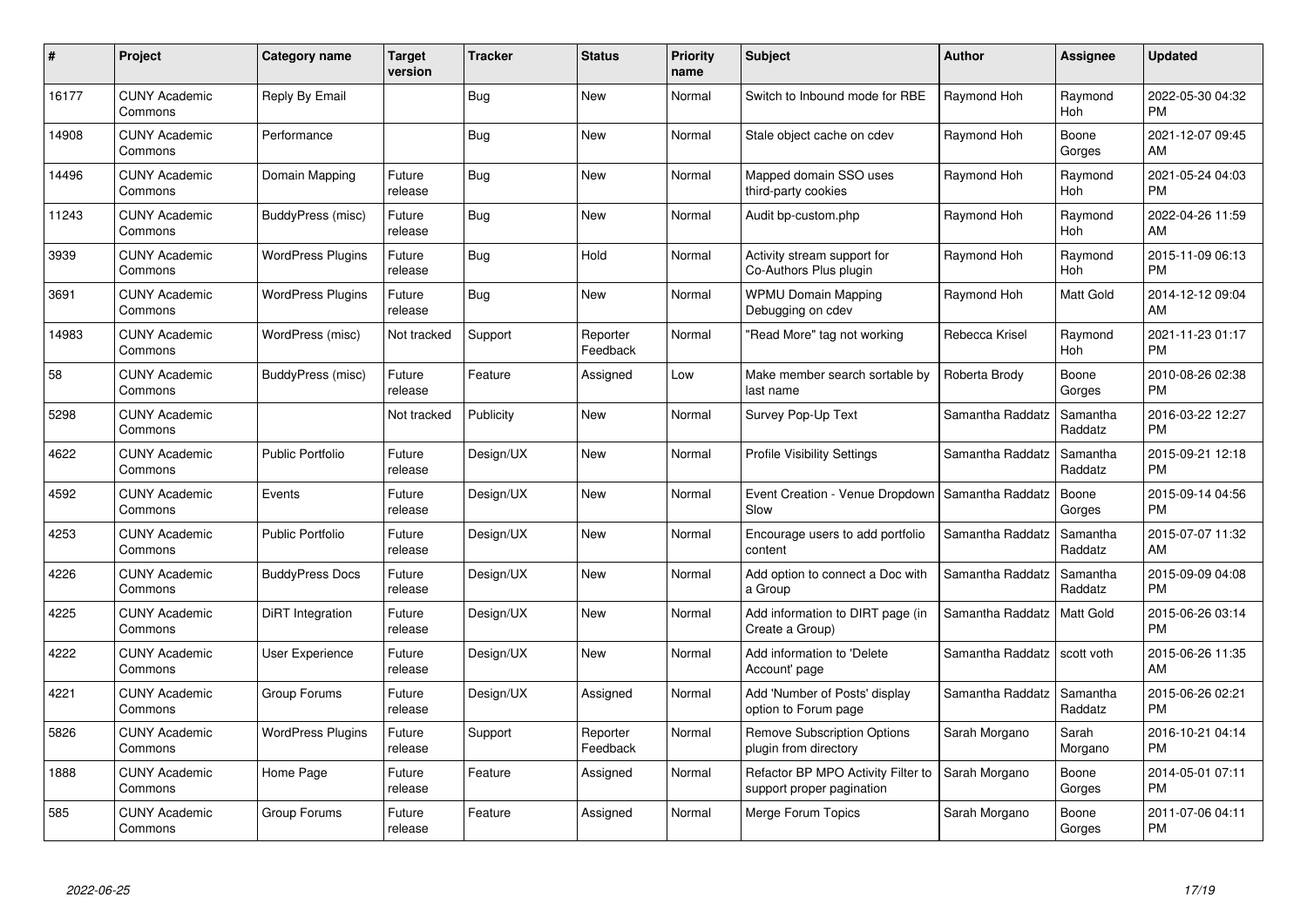| #     | Project                         | <b>Category name</b>     | <b>Target</b><br>version | <b>Tracker</b> | <b>Status</b>        | <b>Priority</b><br>name | <b>Subject</b>                                                                       | <b>Author</b> | <b>Assignee</b>    | <b>Updated</b>                |
|-------|---------------------------------|--------------------------|--------------------------|----------------|----------------------|-------------------------|--------------------------------------------------------------------------------------|---------------|--------------------|-------------------------------|
| 16245 | <b>CUNY Academic</b><br>Commons | WordPress (misc)         |                          | <b>Bug</b>     | Reporter<br>Feedback | Normal                  | Save Button missing on<br>WordPress Profile page                                     | scott voth    | Raymond<br>Hoh     | 2022-06-16 03:09<br><b>PM</b> |
| 15767 | <b>CUNY Academic</b><br>Commons | WordPress (misc)         |                          | Support        | New                  | Normal                  | Site loading slowly                                                                  | scott voth    | Boone<br>Gorges    | 2022-04-04 08:56<br><b>PM</b> |
| 14994 | <b>CUNY Academic</b><br>Commons | cdev.gc.cuny.edu         | Not tracked              | Support        | In Progress          | Normal                  | Clear Cache on CDEV                                                                  | scott voth    | Raymond<br>Hoh     | 2021-12-07 03:51<br><b>PM</b> |
| 14394 | <b>CUNY Academic</b><br>Commons |                          | Not tracked              | Feature        | New                  | Normal                  | Commons News Site - redesign                                                         | scott voth    | scott voth         | 2021-09-14 10:46<br>AM        |
| 14113 | <b>CUNY Academic</b><br>Commons | WordPress (misc)         | Future<br>release        | Bug            | Hold                 | Normal                  | Block Editor Not Working on this<br>page - Json error                                | scott voth    | Boone<br>Gorges    | 2021-03-05 11:01<br>AM        |
| 13946 | <b>CUNY Academic</b><br>Commons | <b>WordPress Plugins</b> | 2.1.0                    | Support        | Assigned             | Normal                  | <b>Custom Embed handler For</b><br>OneDrive files                                    | scott voth    | Raymond<br>Hoh     | 2022-05-26 10:46<br>AM        |
| 12573 | <b>CUNY Academic</b><br>Commons | <b>WordPress Plugins</b> | Future<br>release        | Bug            | New                  | Normal                  | <b>CommentPress Core Issues</b>                                                      | scott voth    |                    | 2020-03-24 04:32<br><b>PM</b> |
| 12392 | <b>CUNY Academic</b><br>Commons | Help/Codex               | Not tracked              | Documentation  | <b>New</b>           | Normal                  | <b>Updates to Common Commons</b><br>Questions on Help Page                           | scott voth    | Margaret<br>Galvan | 2020-02-11 10:53<br>AM        |
| 12247 | <b>CUNY Academic</b><br>Commons | Publicity                | Not tracked              | Support        | <b>New</b>           | Normal                  | <b>Screenshot of First Commons</b><br>Homepage                                       | scott voth    | scott voth         | 2020-01-14 12:08<br><b>PM</b> |
| 11860 | <b>CUNY Academic</b><br>Commons | Registration             | Future<br>release        | Feature        | <b>New</b>           | Normal                  | <b>Ensure Students Are Aware They</b><br>Can Use Aliases At Registration             | scott voth    |                    | 2019-09-24 08:46<br>AM        |
| 11788 | <b>CUNY Academic</b><br>Commons | <b>WordPress Plugins</b> | Future<br>release        | Support        | Reporter<br>Feedback | Normal                  | Plugin Reguest - Browse Aloud                                                        | scott voth    |                    | 2019-09-24 08:42<br>AM        |
| 11531 | <b>CUNY Academic</b><br>Commons | Events                   | Future<br>release        | Feature        | <b>New</b>           | Normal                  | Main Events calendar should<br>include non-public events that<br>user has access to  | scott voth    | Boone<br>Gorges    | 2019-06-11 10:00<br>AM        |
| 11496 | <b>CUNY Academic</b><br>Commons | <b>Public Portfolio</b>  | 1.15.2                   | Support        | <b>New</b>           | Normal                  | Replace Twitter Icon on Member<br>Portfolio page                                     | scott voth    | Boone<br>Gorges    | 2019-06-06 01:03<br><b>PM</b> |
| 11493 | <b>CUNY Academic</b><br>Commons | Domain Mapping           | Not tracked              | Support        | Reporter<br>Feedback | Normal                  | Domain Mapping Request - Talia<br>Schaffer                                           | scott voth    | Matt Gold          | 2019-08-06 08:39<br>AM        |
| 11393 | <b>CUNY Academic</b><br>Commons |                          | Not tracked              | Publicity      | New                  | Normal                  | After 1.15 release, ceate a hero<br>slide and post about adding a site<br>to a group | scott voth    | Patrick<br>Sweeney | 2019-05-14 10:32<br>AM        |
| 11386 | <b>CUNY Academic</b><br>Commons | WordPress - Media        | Not tracked              | Support        | Reporter<br>Feedback | Normal                  | disappearing images                                                                  | scott voth    | Boone<br>Gorges    | 2019-05-14 10:32<br>AM        |
| 10982 | <b>CUNY Academic</b><br>Commons | Domain Mapping           | Not tracked              | Support        | Reporter<br>Feedback | Normal                  | <b>CNAME</b> question                                                                | scott voth    |                    | 2019-01-22 04:29<br><b>PM</b> |
| 10839 | <b>CUNY Academic</b><br>Commons | About page               | Not tracked              | Support        | New                  | Normal                  | <b>Mission Statement Needs</b><br>Revision                                           | scott voth    | <b>Matt Gold</b>   | 2018-12-26 10:58<br>AM        |
| 10354 | <b>CUNY Academic</b><br>Commons | Public Portfolio         | Future<br>release        | Feature        | New                  | Normal                  | Opt out of Having a Profile Page                                                     | scott voth    | Chris Stein        | 2020-05-12 10:43<br>AM        |